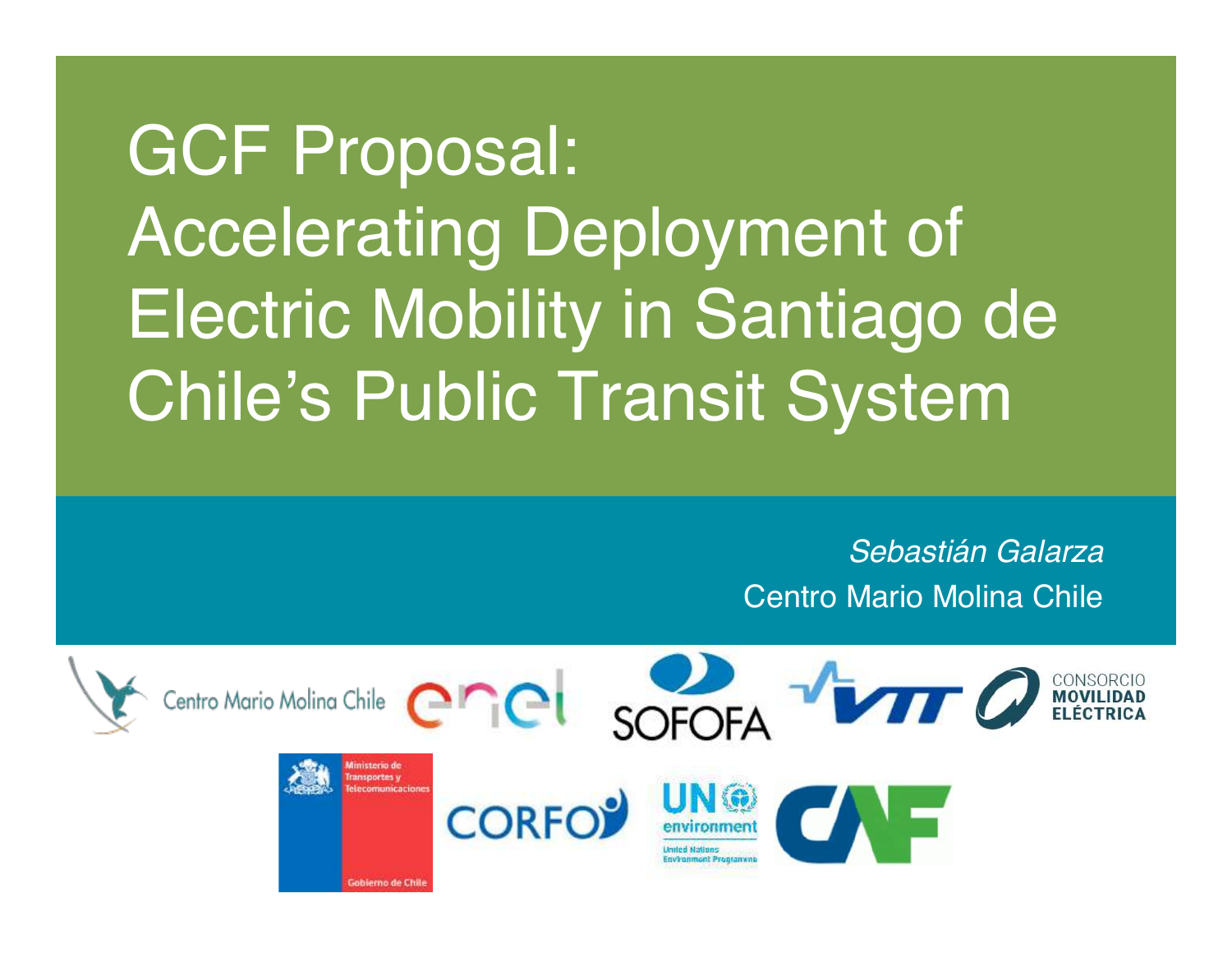### The Finnish Experience: Comprehensive steps to electrify the Helsinki Region bus system (2012 - 16)



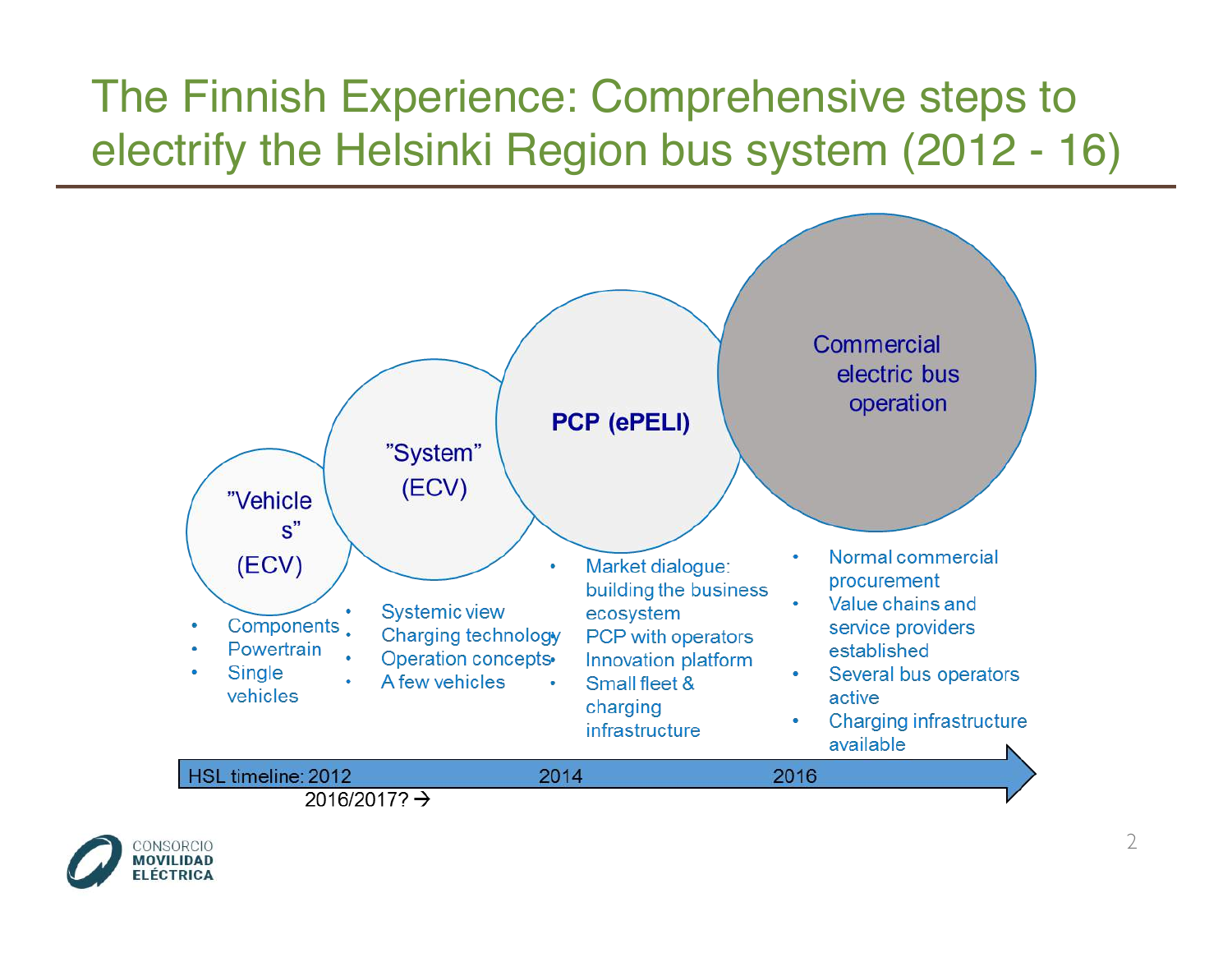#### Lessons Learned: Challenges to accelerating the adoption of electric buses in urban fleets

| <b>Financial</b>                                                                                             | <b>Competitiveness</b>                                                                                                                                  | Operational                                                                                                                                    |
|--------------------------------------------------------------------------------------------------------------|---------------------------------------------------------------------------------------------------------------------------------------------------------|------------------------------------------------------------------------------------------------------------------------------------------------|
| • The higher upfront cost of<br>electric buses and their<br>charging infrastructure vis-à-<br>vis diesel/CNG | . Promote local industry in the<br>provision of services to the<br>new business ecosystem<br>centered around e-mobility                                 | • The importance of identifying<br>suitable technology solutions<br>for specific local operational<br>contexts                                 |
| <b>Regulatory</b>                                                                                            | Infrastructure                                                                                                                                          | Cooperation                                                                                                                                    |
| • The necessity to review<br>current procurement and<br>contractual frameworks                               | • The requisite to standardize<br>charging interfaces to ensure<br>interoperability of ebuses,<br>allowing multi-functional<br>charging infrastructures | . The need to develop trust<br>and cooperation between<br>private sector service<br>providers, operators and<br>public authorities/regulators. |

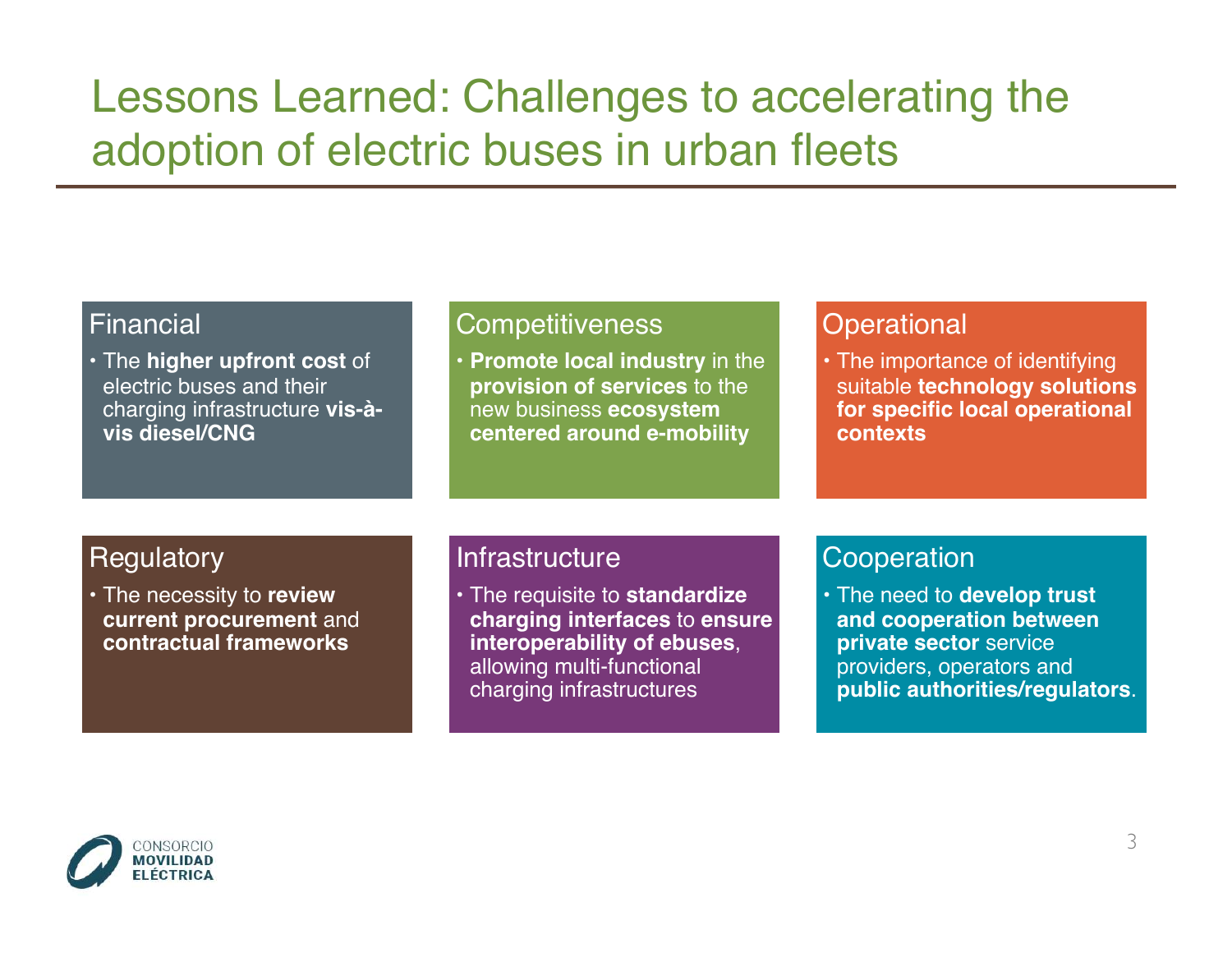### Bienes Públicos Estratégicos de Alto Impacto para la Competitividad de CORFO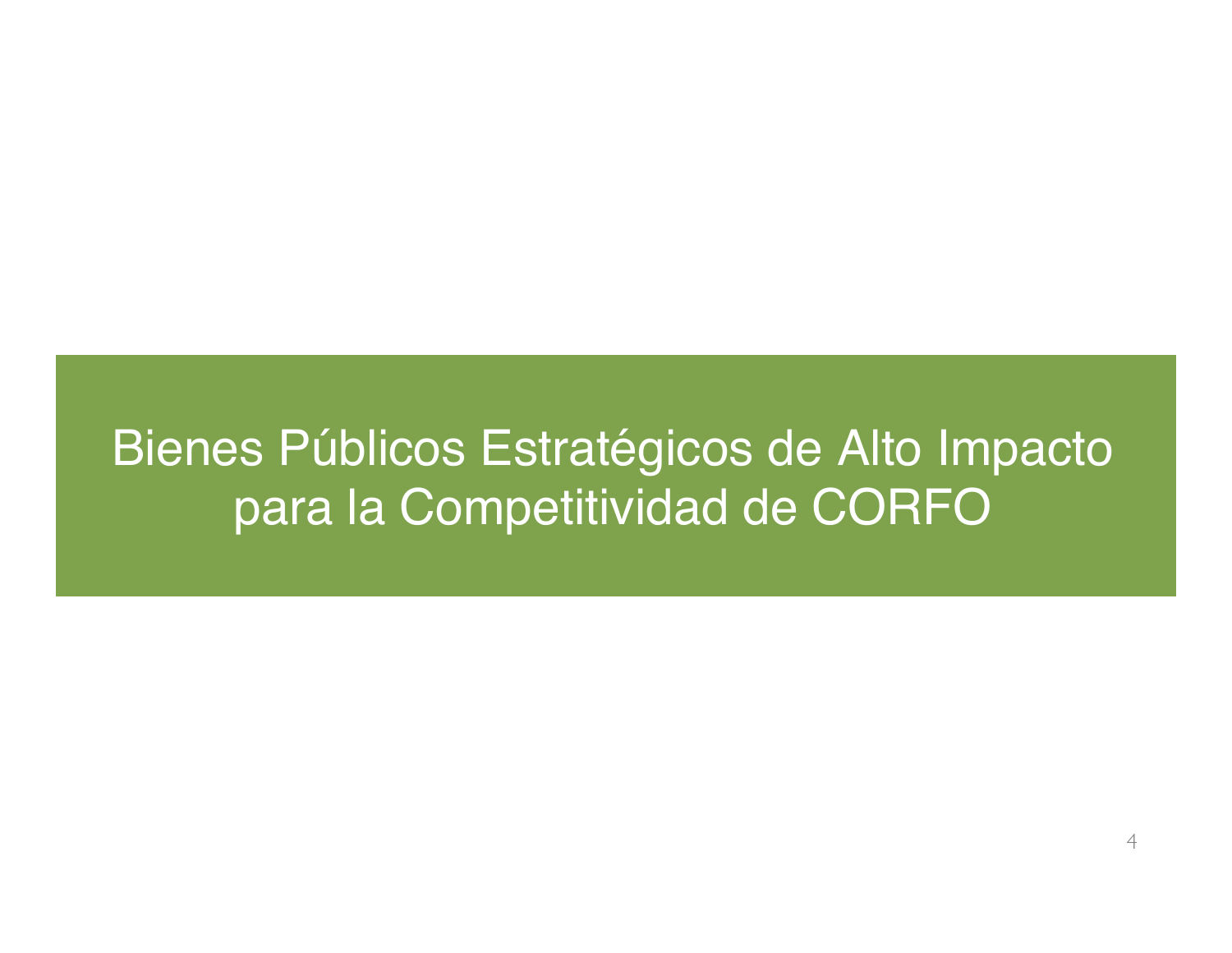### Contexto: Bienes Públicos Estratégicos de Alto Impacto para la Competitividad de CORFO

- § **Título**: Consorcio Tecnológico para definir e implementar una Estrategia que permita el despliegue de la movilidad eléctrica en Transantiago y sea habilitante para el desarrollo de Aplicaciones de Ciudad Inteligente (Smart City)
- § **Objetivo**: Generar condiciones para la introducción de la electromovilidad en el país, con énfasis en el transporte público.
- § **Mandantes**: Subsecretaría del MTT y SOFOFA
- § **Co-Ejecutores**: ENEL y CMMCh
- § **Organismos Internacionales Participantes:** Autoridad de Transportes de Helsinki (HSL/HKL), Centro de Desarrollo Tecnológico de Finlandia (VTT)
- § **Financiamiento**: \$169.462.233 CLP x 16 meses

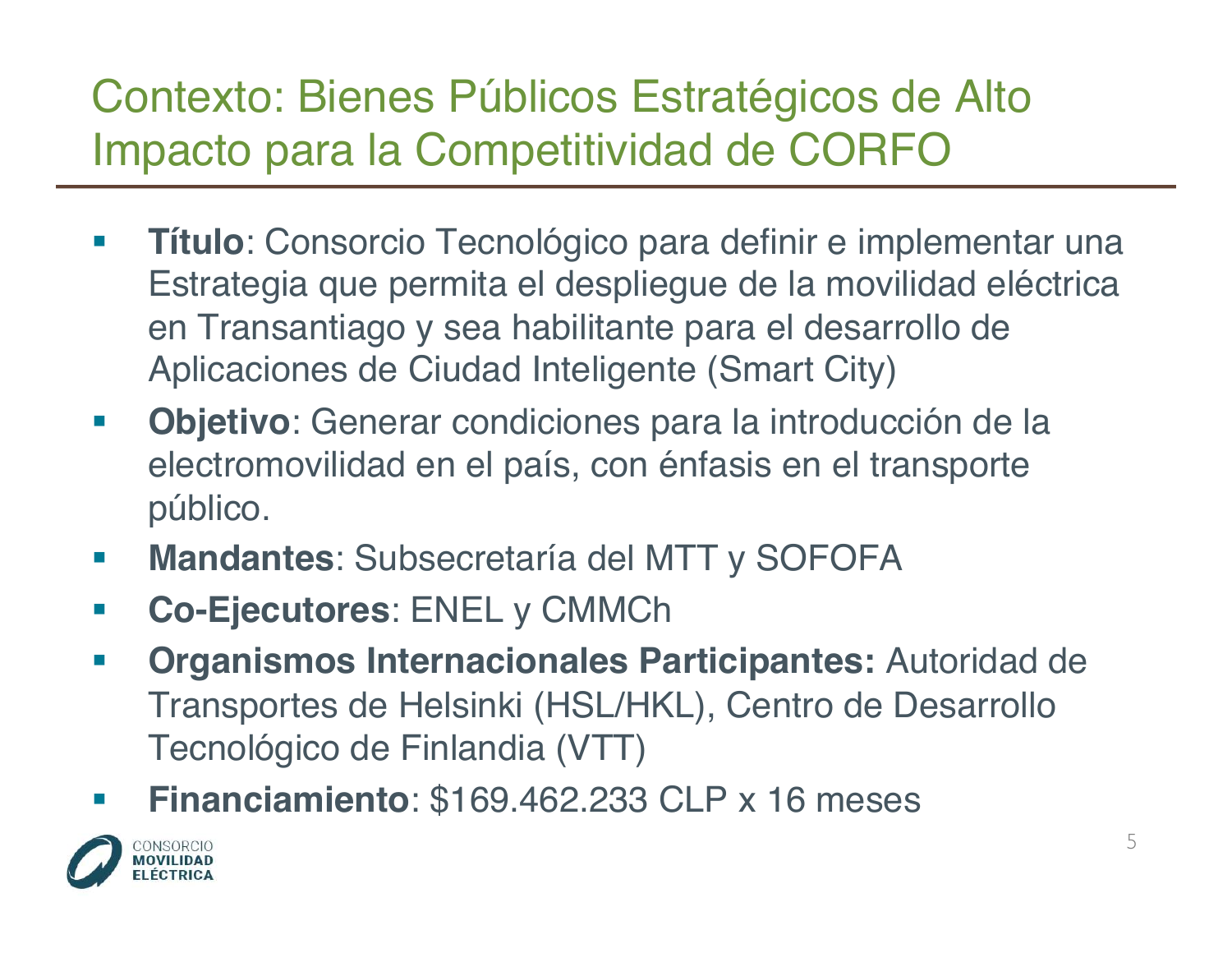### Bienes Públicos Estratégicos de Alto Impacto para la Competitividad de CORFO - Productos

#### **Productos** – **Proyecto Bienes Públicos de CORFO**

Diagnóstico de barreras y oportunidades, y de propuestas de solución

Opciones tecnológicas de buses y sistemas de recarga

Oportunidades de negocios que se pueden crear a partir del despliegue de la tecnología

Diseño técnico de un primer servicio eléctrico en Transantiago y en Metro

Propuesta de aspectos normativos a modificar por el MTT

Propuesta de incorporación de movilidad eléctrica en los recorridos de Transantiago

Grupo de trabajo público-privado

Definición de un consorcio tecnológico para el despliegue de la electro movilidad en el Transporte Publico

Estrategia para el despliegue de la electromovilidad en Transantiago

Oportunidades de financiamiento para apoyar el despliegue de la tecnología

Recomendaciones de financiamiento

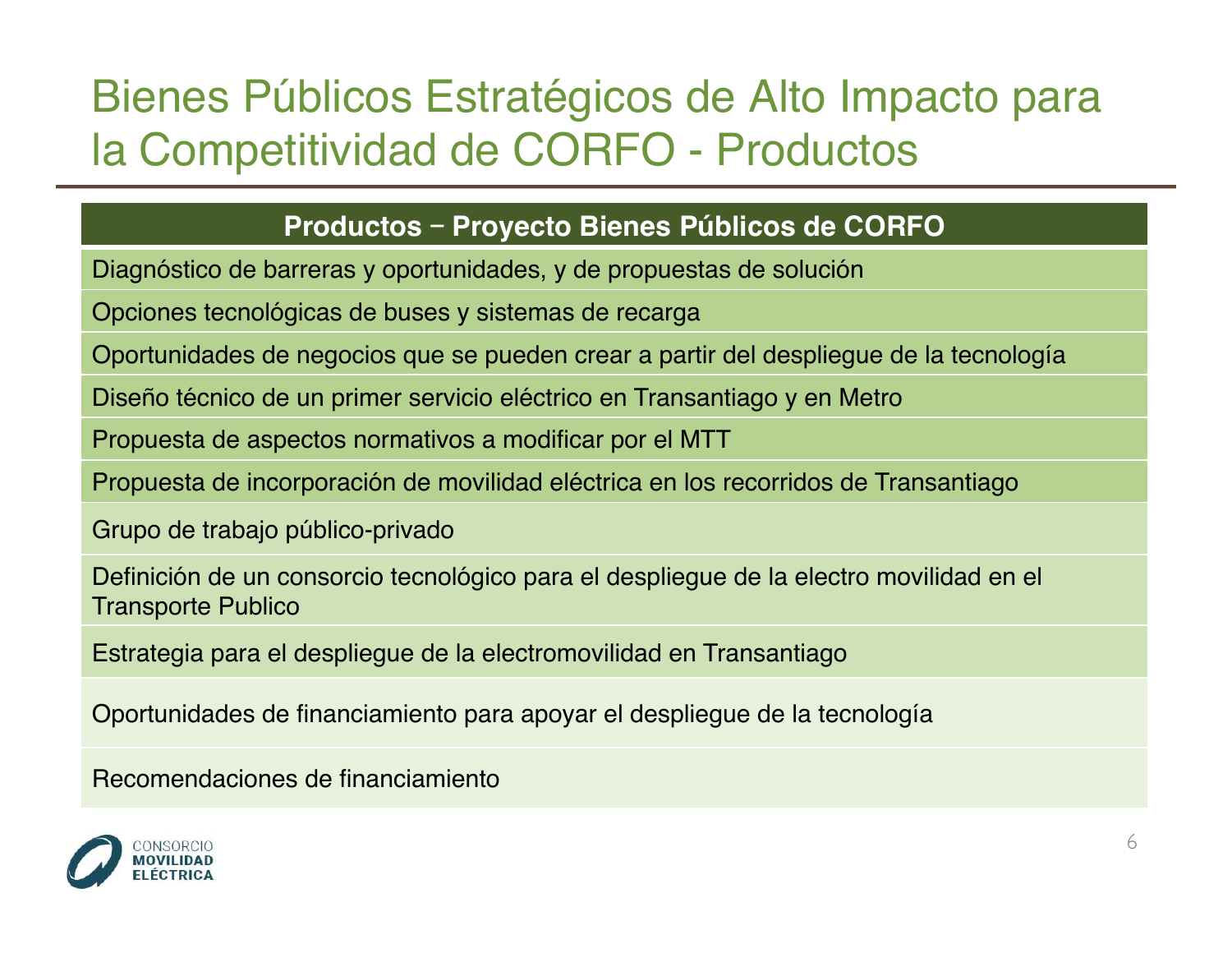### Bienes Públicos Estratégicos de Alto Impacto para la Competitividad de CORFO - Productos

#### **Productos** – **Proyecto Bienes Públicos de CORFO**

Diagnóstico de barreras y oportunidades, y de propuestas de solución

Opciones tecnológicas de buses y sistemas de recarga

Oportunidades de negocios que se pueden crear a partir del despliegue de la tecnología

Diseño técnico de un primer servicio eléctrico en Transantiago y en Metro

Propuesta de aspectos normativos a modificar por el MTT

Propuesta de incorporación de movilidad eléctrica en los recorridos de Transantiago

Grupo de trabajo público-privado

Definición de un consorcio tecnológico para el despliegue de la electro movilidad en el Transporte Publico

Estrategia para el despliegue de la electromovilidad en Transantiago

Oportunidades de financiamiento para apoyar el despliegue de la tecnología

Recomendaciones de financiamiento

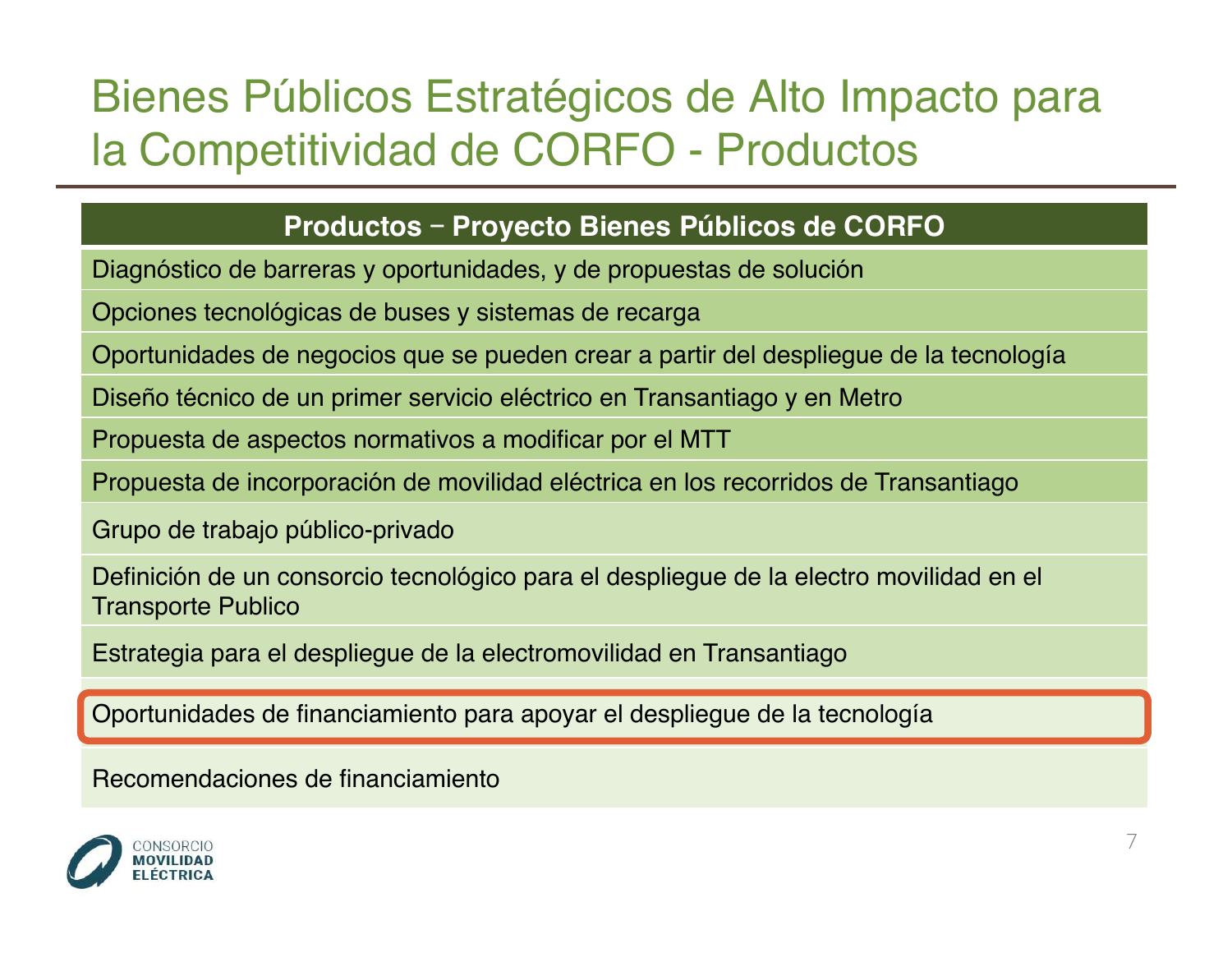#### Different technologies available: opportunity charging and overnigth charging

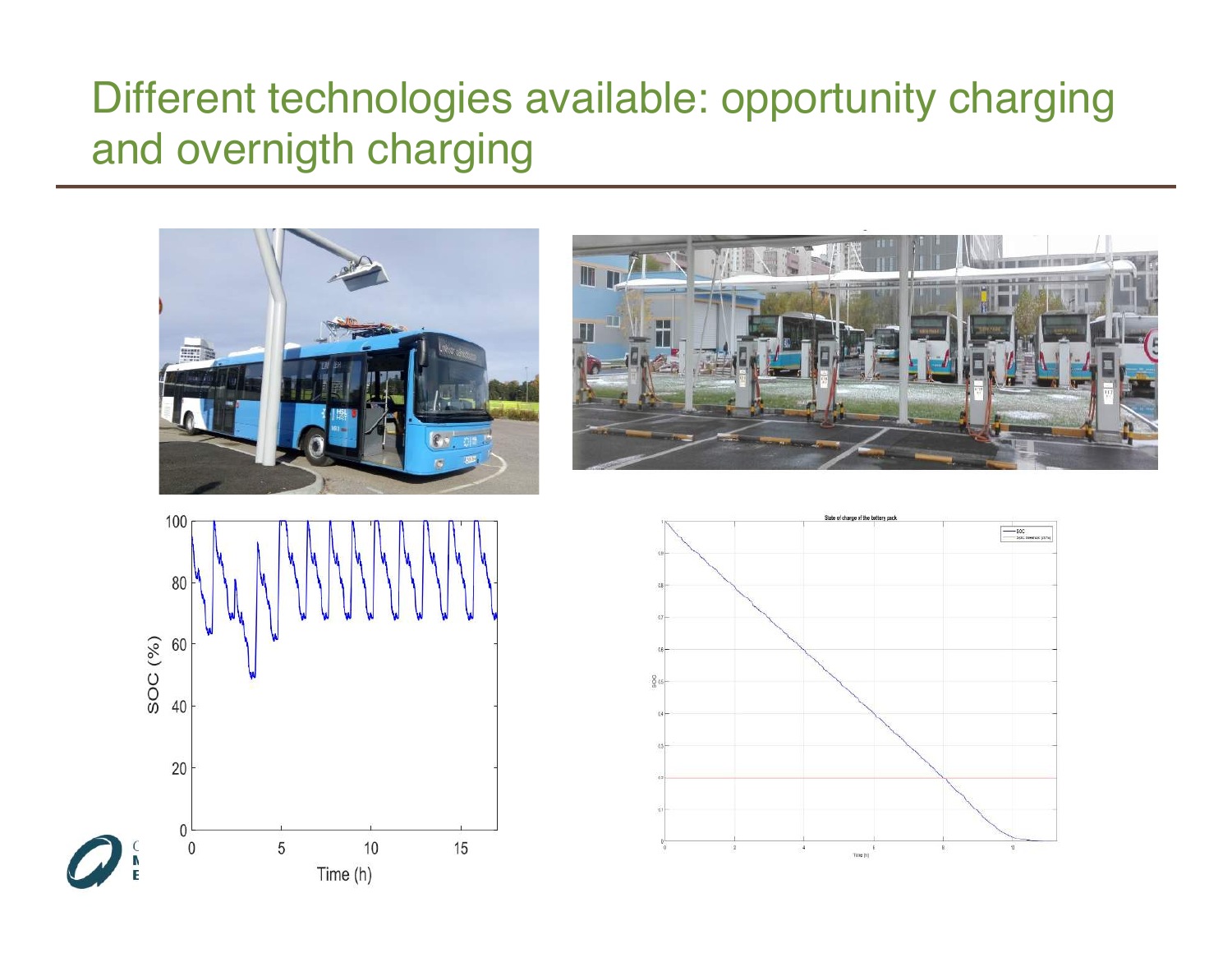#### Different performances in complex public transport systems





Resultados preliminares de modelación y pruebas de laboratorio

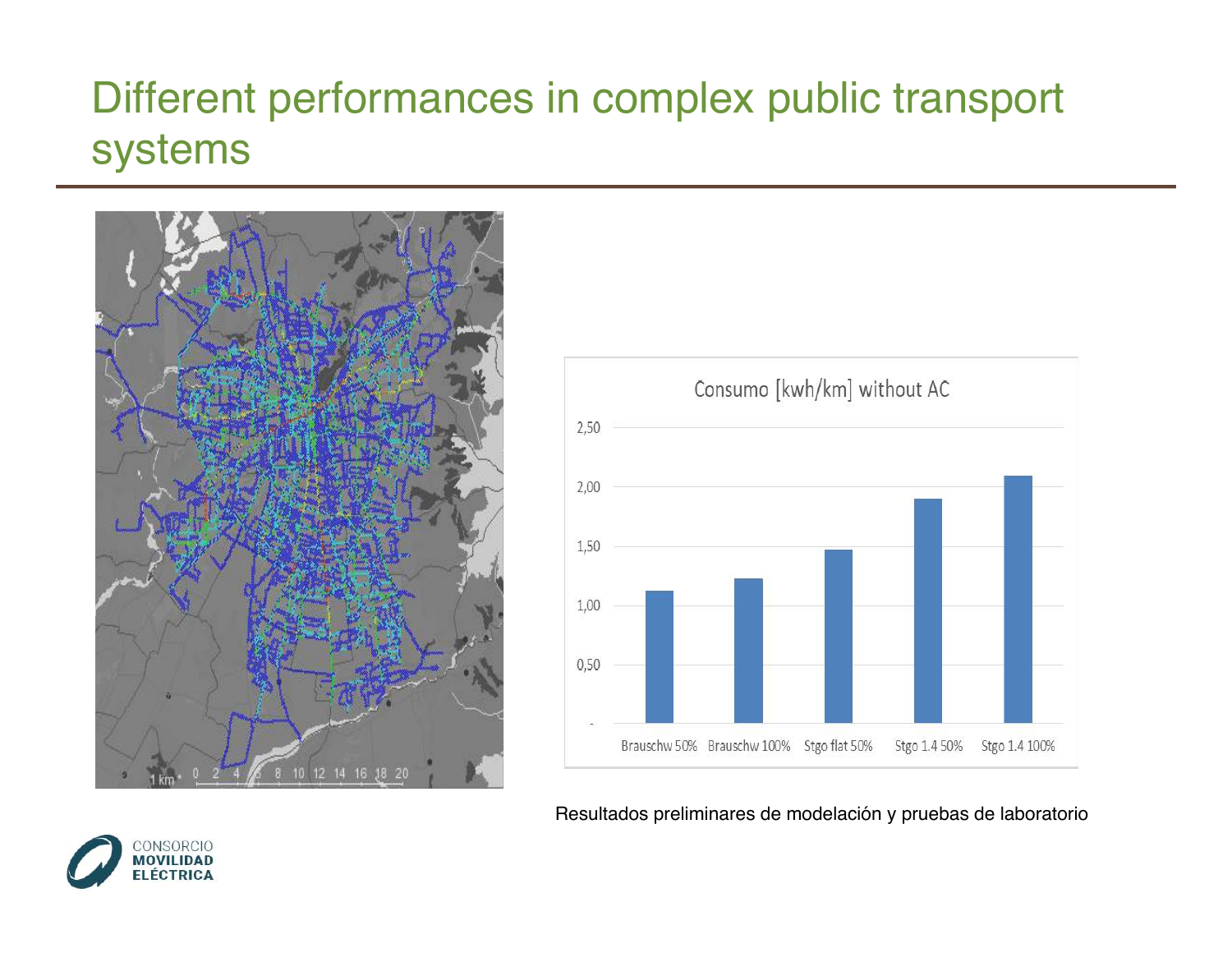### Complex bussiness ecosystem for a PTO in Santiago



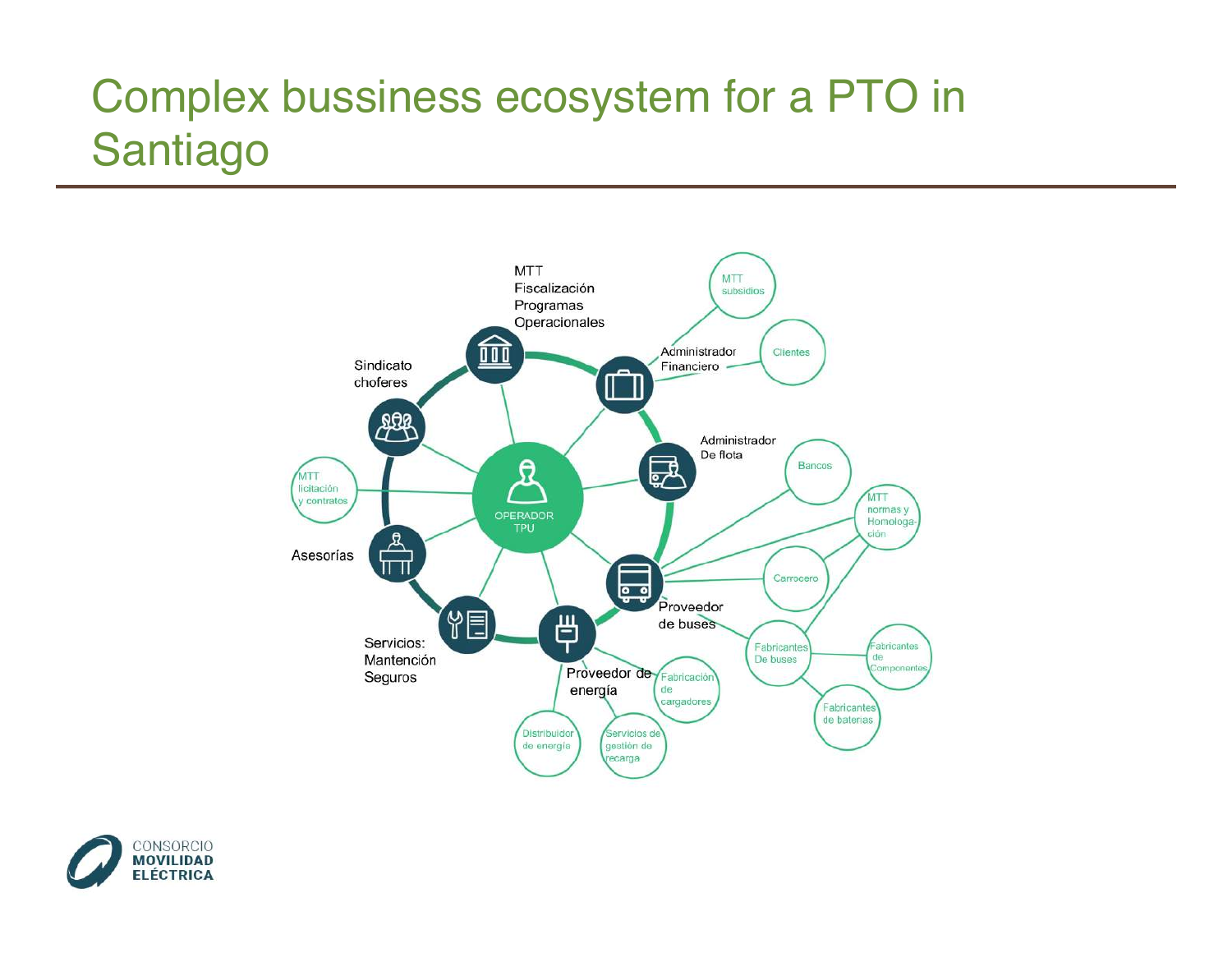## GCF Project Preparation Proposal

11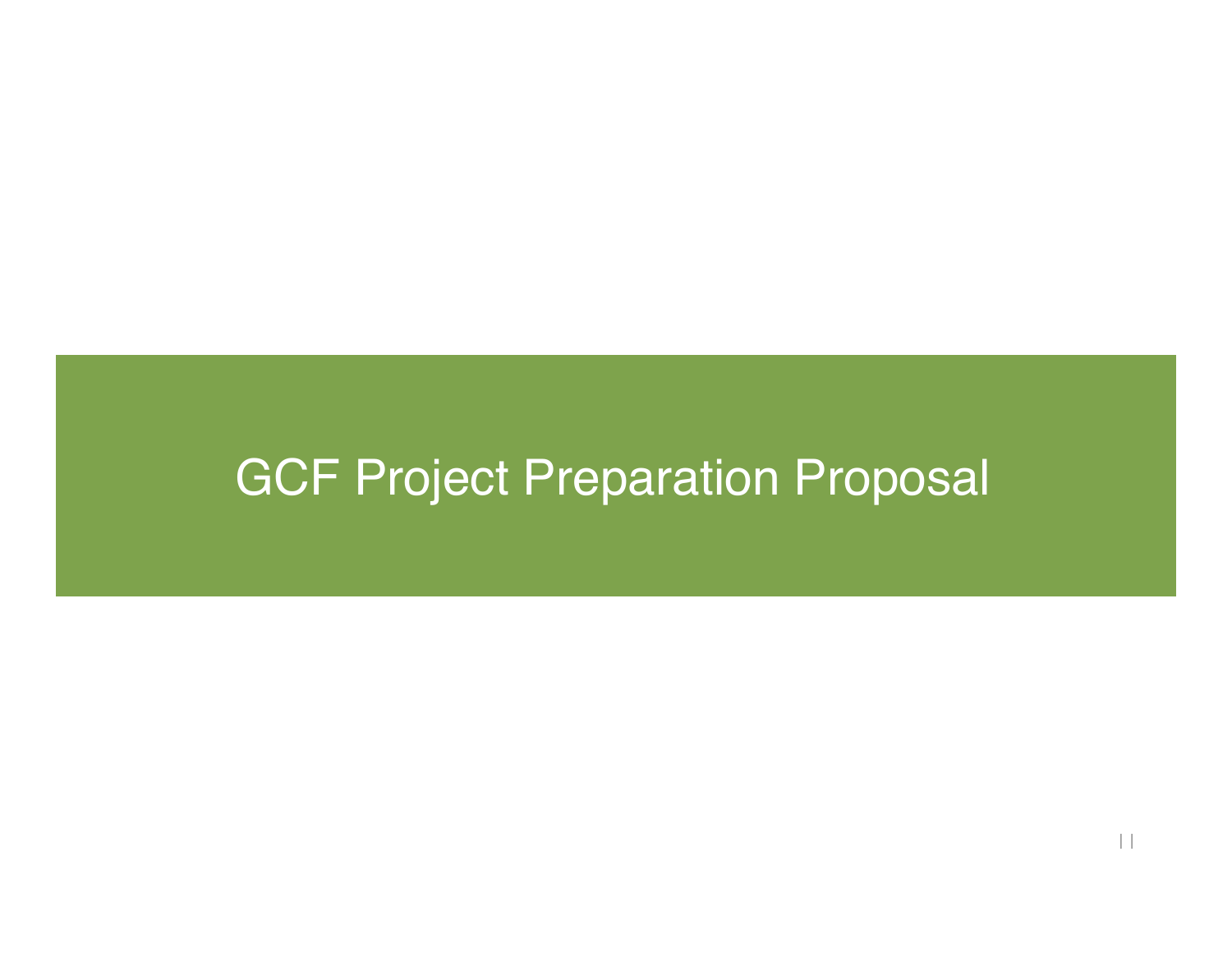# Background and Context

- § Santiago RM (population 7.3M) with 1.2M private veh.
- 6,595 urban buses, more than 24k taxis and over 14k "colectivos" (shared fix route taxis)
- Over 60% of daily trips are made in motorized modes each trip lasting around 30m and 6km
	- § 29.1% are made in public transport & 28% in private car
	- § 60% of all households do not count with a private cars
- **Transport accounts for a third of energy emissions and** almost half of of NOx emissions for Chile
- Transantiago alone emits more than 450k tonnes of  $CO<sub>2</sub>$  each year
- MTT has announced a move to Euro VI and 90 electric buses in its most recent tender (2018-2019)

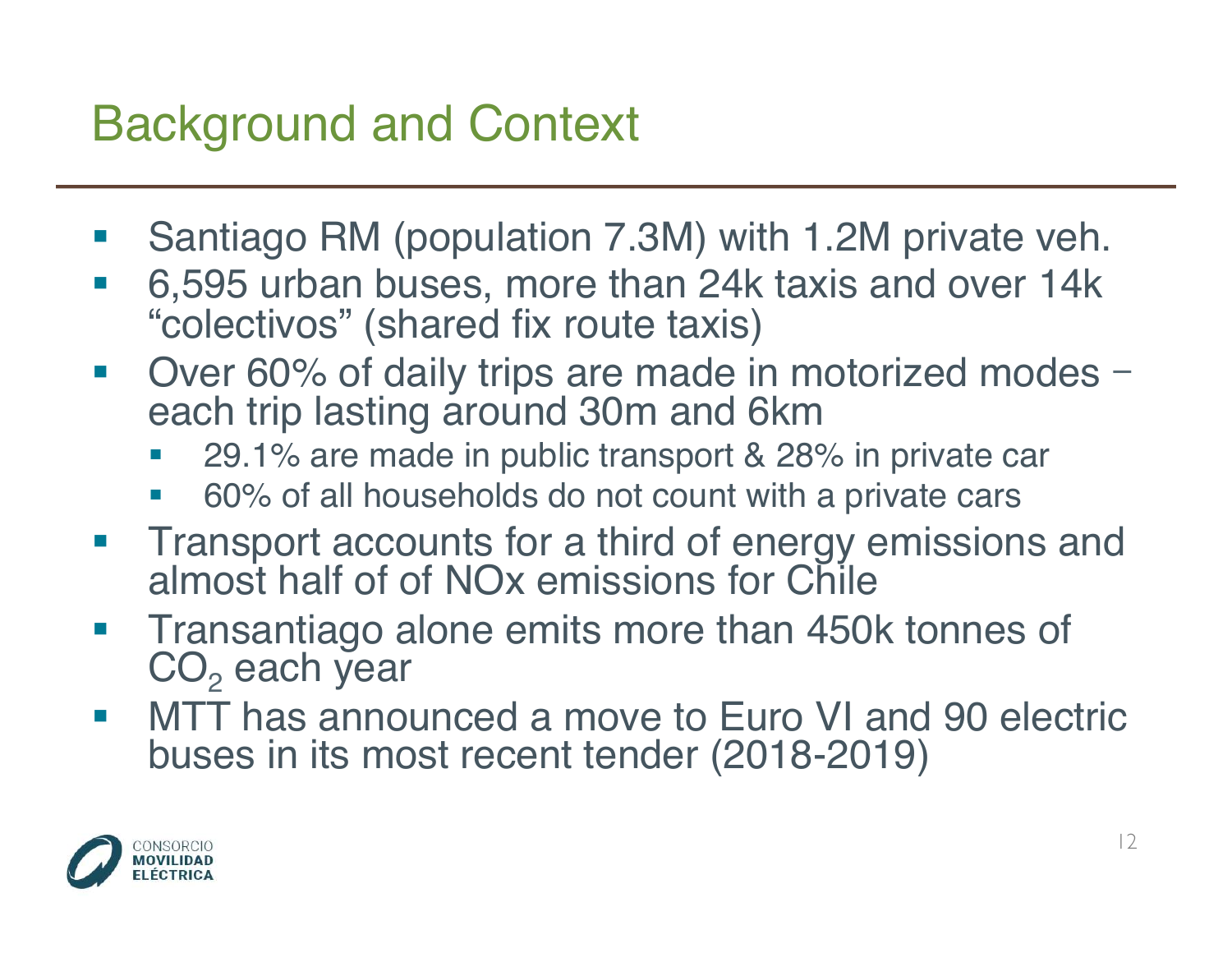### Recent electric bus tenders around the world place Santiago's in perspective

| <b>Country</b>      | <b>City</b>          | Year        | # of ebuses |
|---------------------|----------------------|-------------|-------------|
| <b>Thailand</b>     | <b>Bangkok</b>       | $2017 -$    | 200         |
| India               | Bengaluru            | 2016 - 2020 | 150         |
| <b>USA</b>          | King County (WA)     | 2017 - 2020 | 120         |
| Chile               | Santiago             | 2018 - 2019 | 90          |
| <b>USA</b>          | Antelope Valley (CA) | 2017 - 2020 | 85          |
| Singapore           | Singapore            | 2018        | 60          |
| <b>UK</b>           | London               | 2017        | 51(121)     |
| Finland             | <b>Helsinki</b>      | 2018        | 45-50       |
| India               | Delhi                | 2017        | 25          |
| Korea               | Jeju Island          | 2016        | 21          |
| Italy               | <b>Turin</b>         | 2016        | 16          |
| <b>South Africa</b> | Cape Town            | 2017        | 13          |

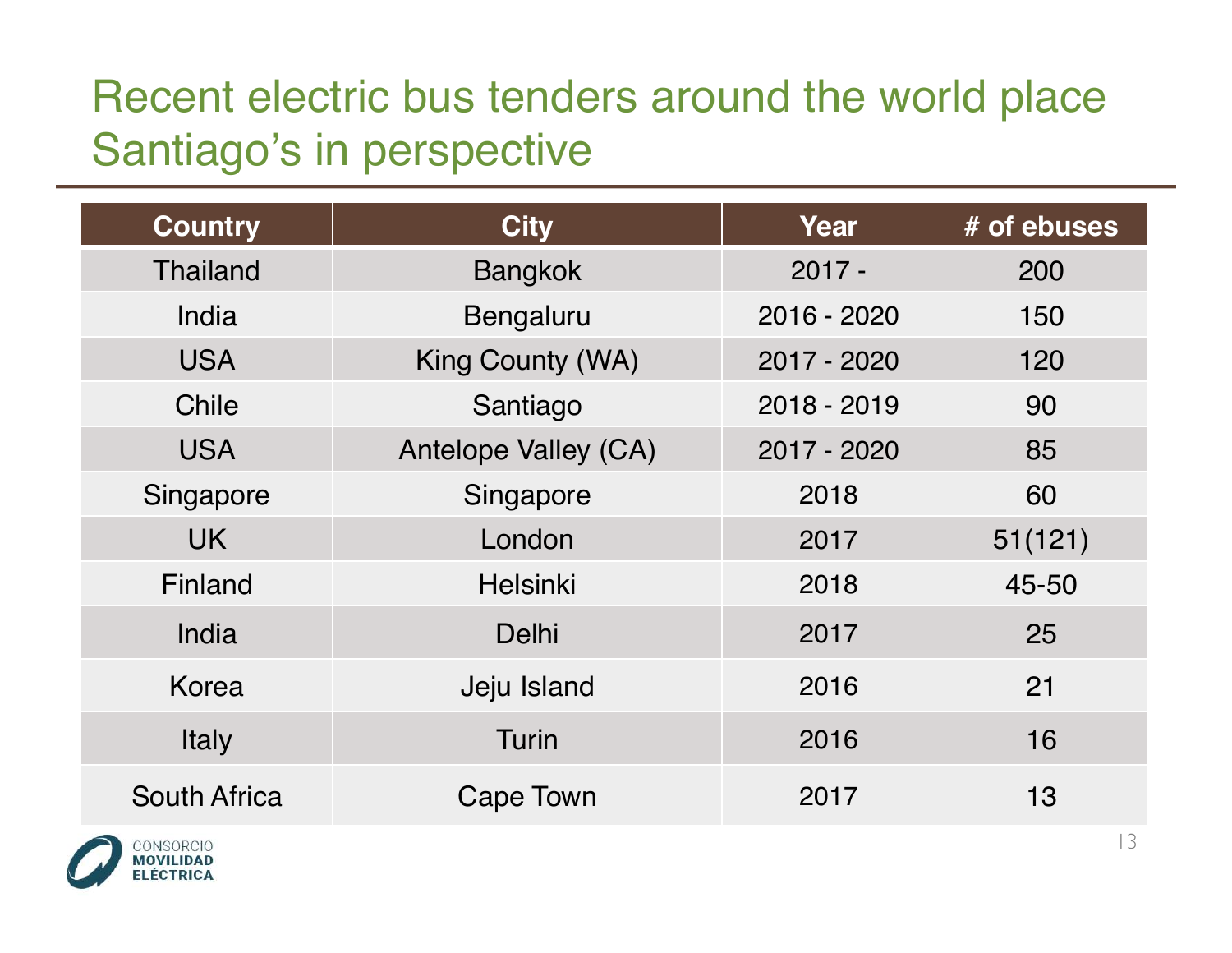### Recent electric bus tenders around the world place Santiago's in perspective

| <b>Country</b>      | <b>City</b>          | Year        | # of ebuses |
|---------------------|----------------------|-------------|-------------|
| <b>Thailand</b>     | <b>Bangkok</b>       | $2017 -$    | 200         |
| India               | Bengaluru            | 2016 - 2020 | 150         |
| <b>USA</b>          | King County (WA)     | 2017 - 2020 | 120         |
| Chile               | Santiago             | 2018 - 2019 | 90          |
| <b>USA</b>          | Antelope Valley (CA) | 2017 - 2020 | 85          |
| Singapore           | Singapore            | 2018        | 60          |
| <b>UK</b>           | London               | 2017        | 51(121)     |
| Finland             | <b>Helsinki</b>      | 2018        | 45-50       |
| India               | Delhi                | 2017        | 25          |
| Korea               | Jeju Island          | 2016        | 21          |
| Italy               | Turin                | 2016        | 16          |
| <b>South Africa</b> | Cape Town            | 2017        | 13          |

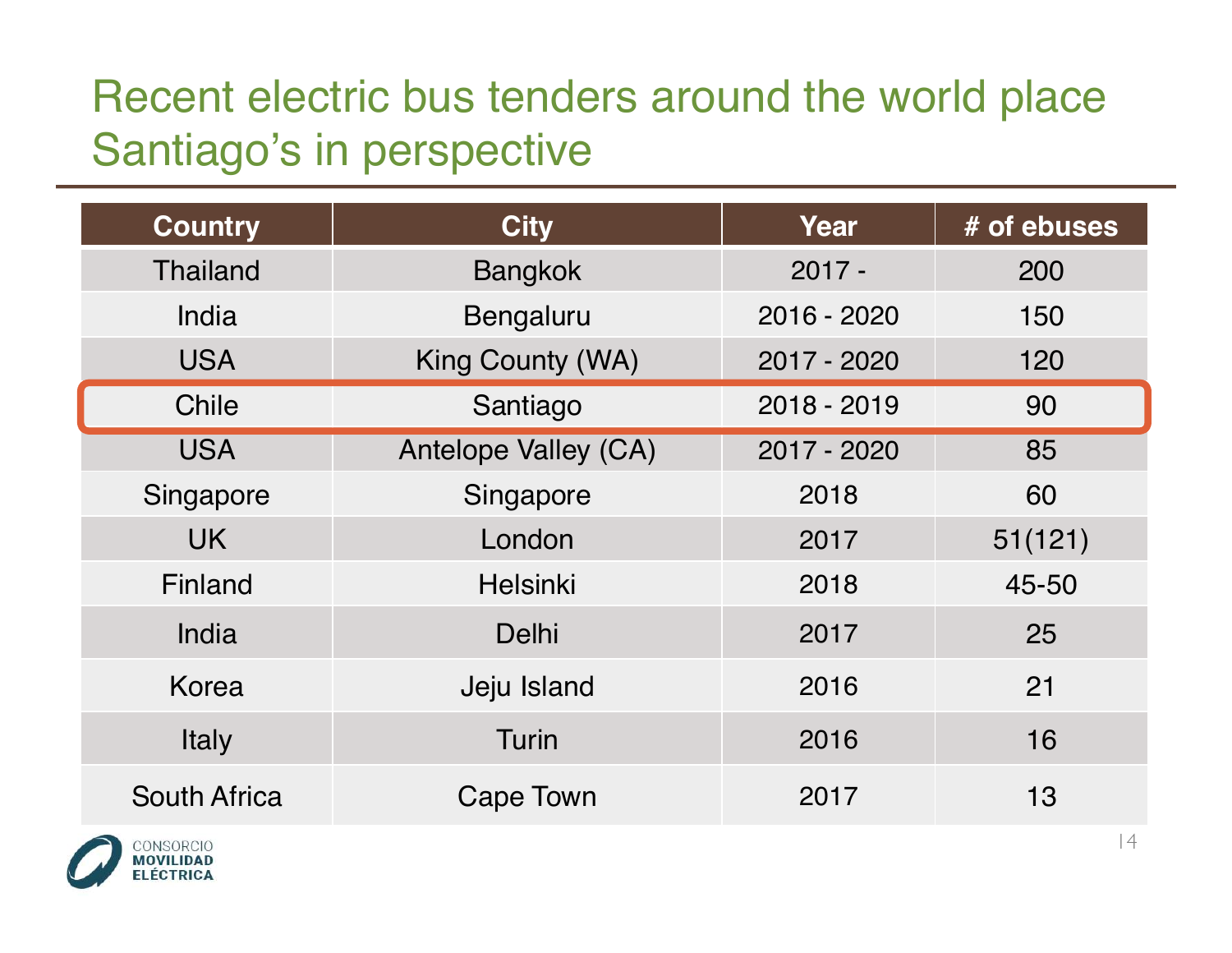## GCF Project Objectives

- The project aims at reinforcing the commitments expressed by the MTT in accelerating the adoption of zero emission urban buses in Santiago
- The focus of the project is on public transportation as a driving force for electric mobility in Chile
	- This is framed within a broader strategy to enable the electric mobility ecosystem nationwide
- The project aims to have 25% of the Transantiago fleet as BEBs by 2025
	- The scope of intervention will be refined in the full project
	- **Including planning/developing the required charging network**

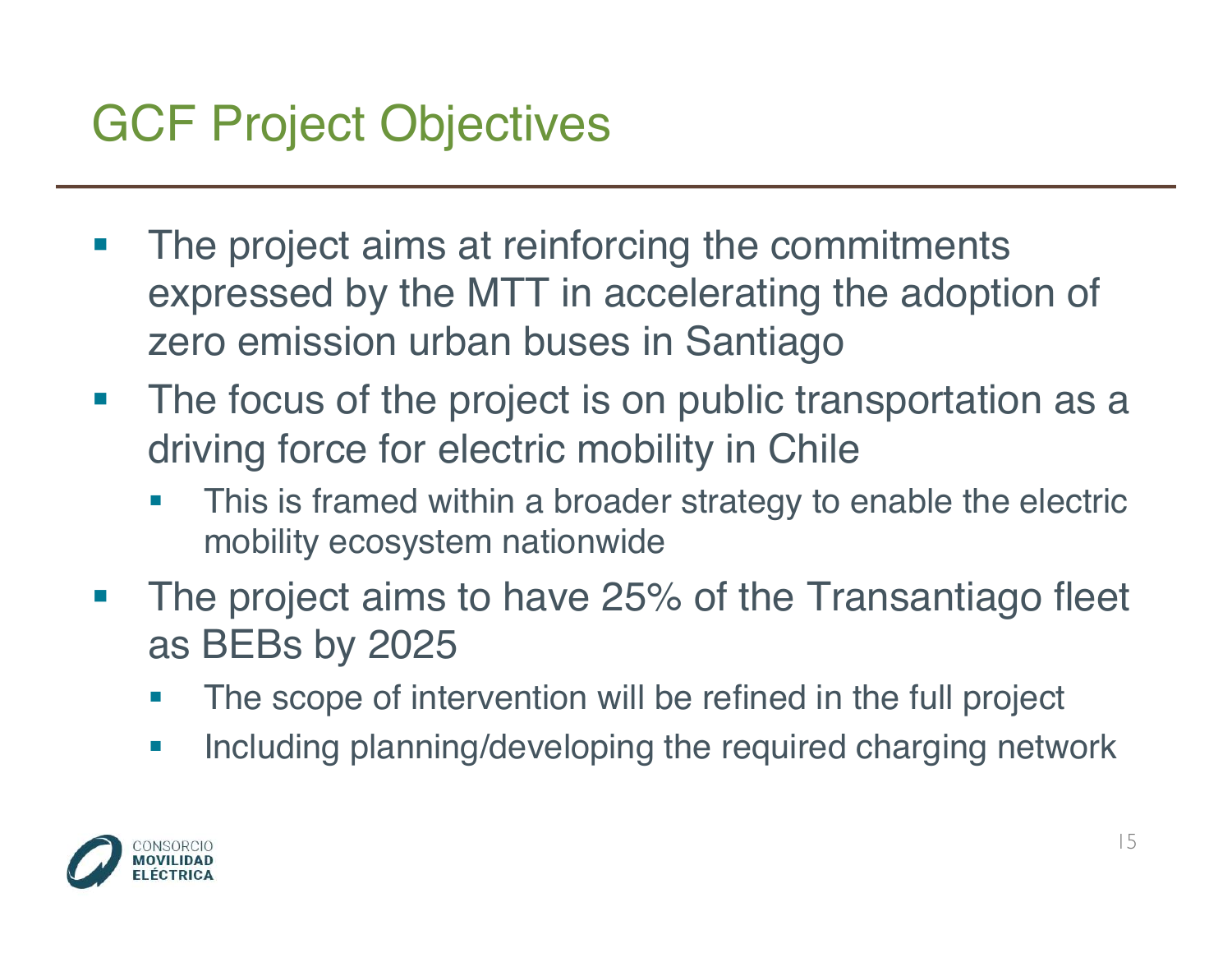#### Electrification potential for different transport modes - based on distance traveled and flexibility of route

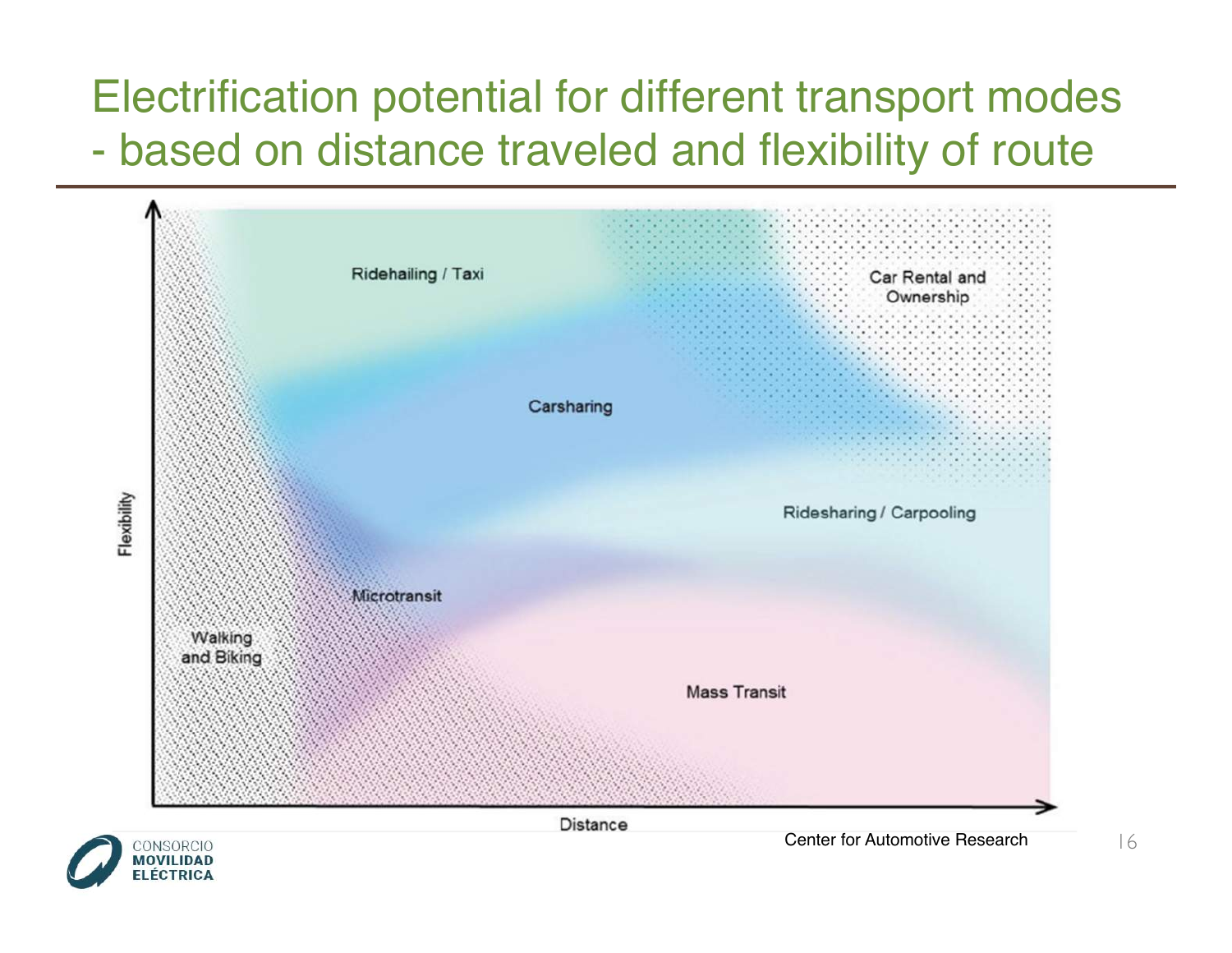#### Electrification potential for different transport modes - based on distance traveled and flexibility of route

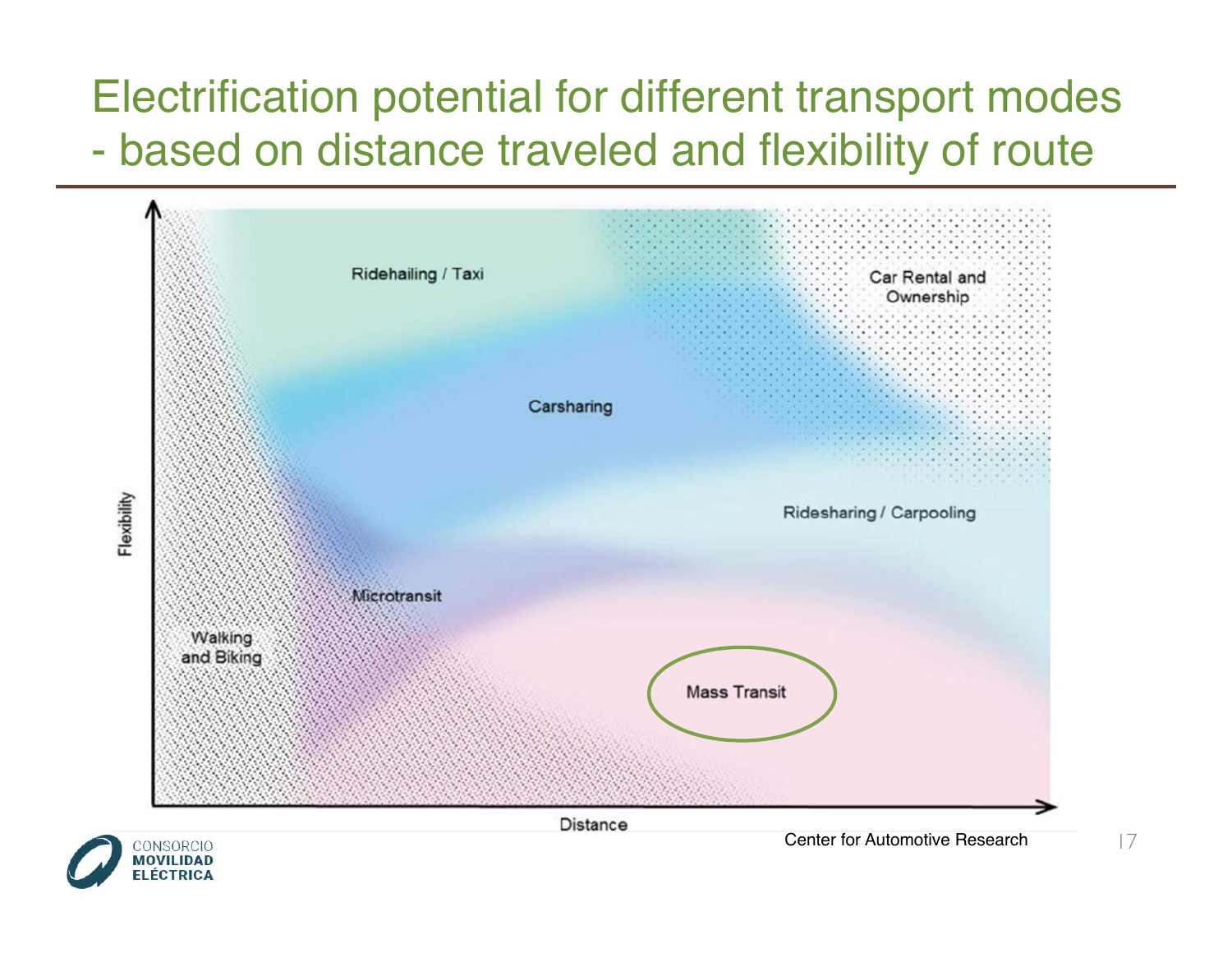Urban buses represent the ideal case (in terms of operation planning and co-benefits) for e-mobility

- Energy efficient (low energy costs)
- **High utilization rates enable faster pay-back**
- Critical operation parameters are known:
	- Route length
	- **•** Schedule/Frequency
	- Operating range and time
- Quiet
- **Passenger comfort and service innovation**
- § Zero local emissions
- Multimodal potential of charging infrastructure (refuse, rail, tram, etc.)

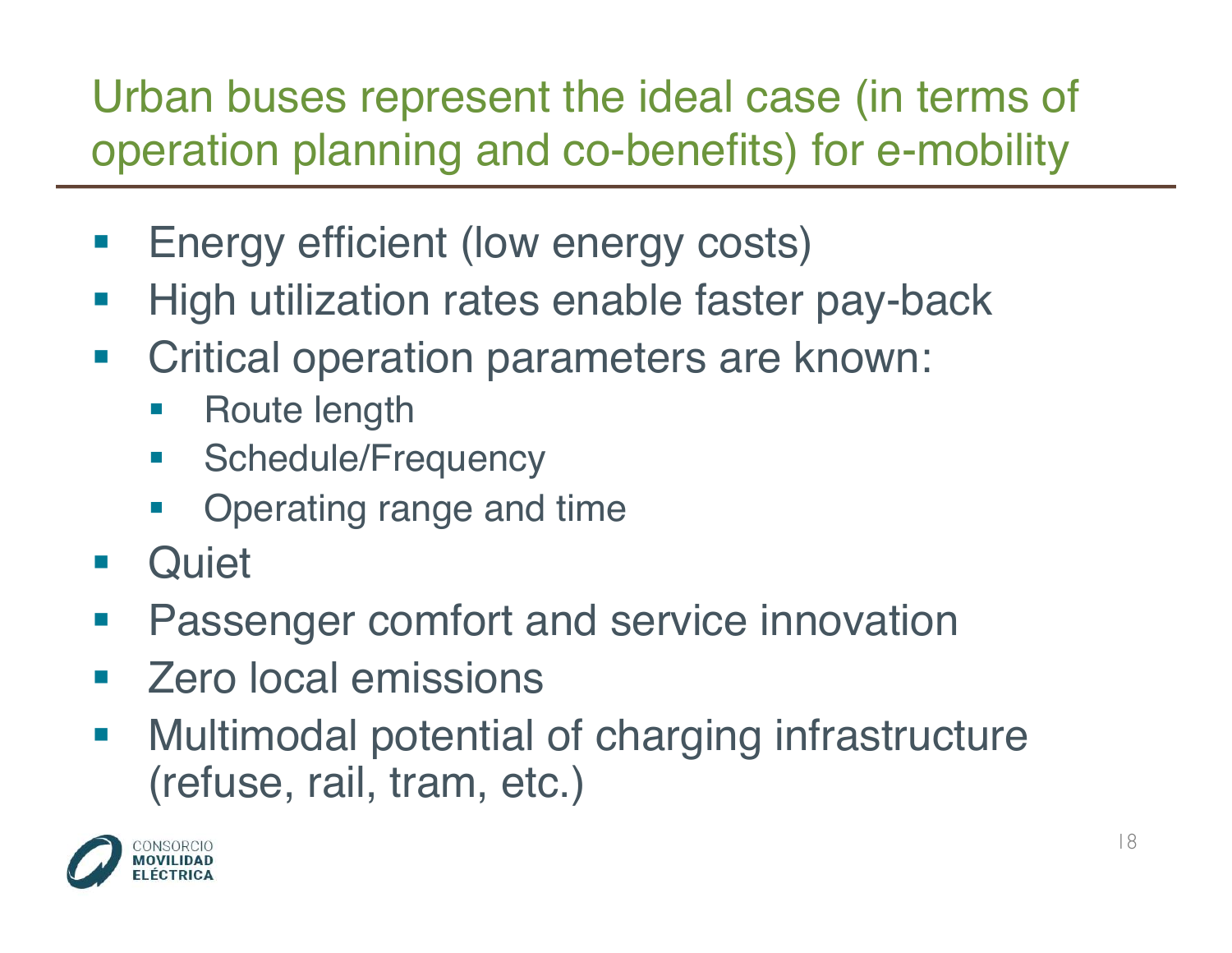### Aside from operational challenges, financing remains a key barrier to accelerated deployment

- In the USA, \$275 million in funding for zero-emission buses is available from 2016 - 2020
	- California, Chicago and New York, have voucher programs, ranging from \$95,000 to \$150,000 per vehicle, to purchase electric buses
	- **Every state is eligible to receive funding from \$15 billion** settlement from Volkswagen dieselgate
		- \$2.7 billion will go towards helping fund NO<sub>x</sub> mitigation projects
- China provides of incentives for up to \$81,600 per vehicle for the purchase of electric buses in 2016
- EU incentives vary by type and by country:
	- UK has set up several funds, such as: Air Quality Grant, Green Bus Fund, Clean Bus Technology Fund
	- In Spain, provides  $\epsilon$ 15-30k per bus through MOVELE and CONSORCICONOVEA schemes to promote electric mobility

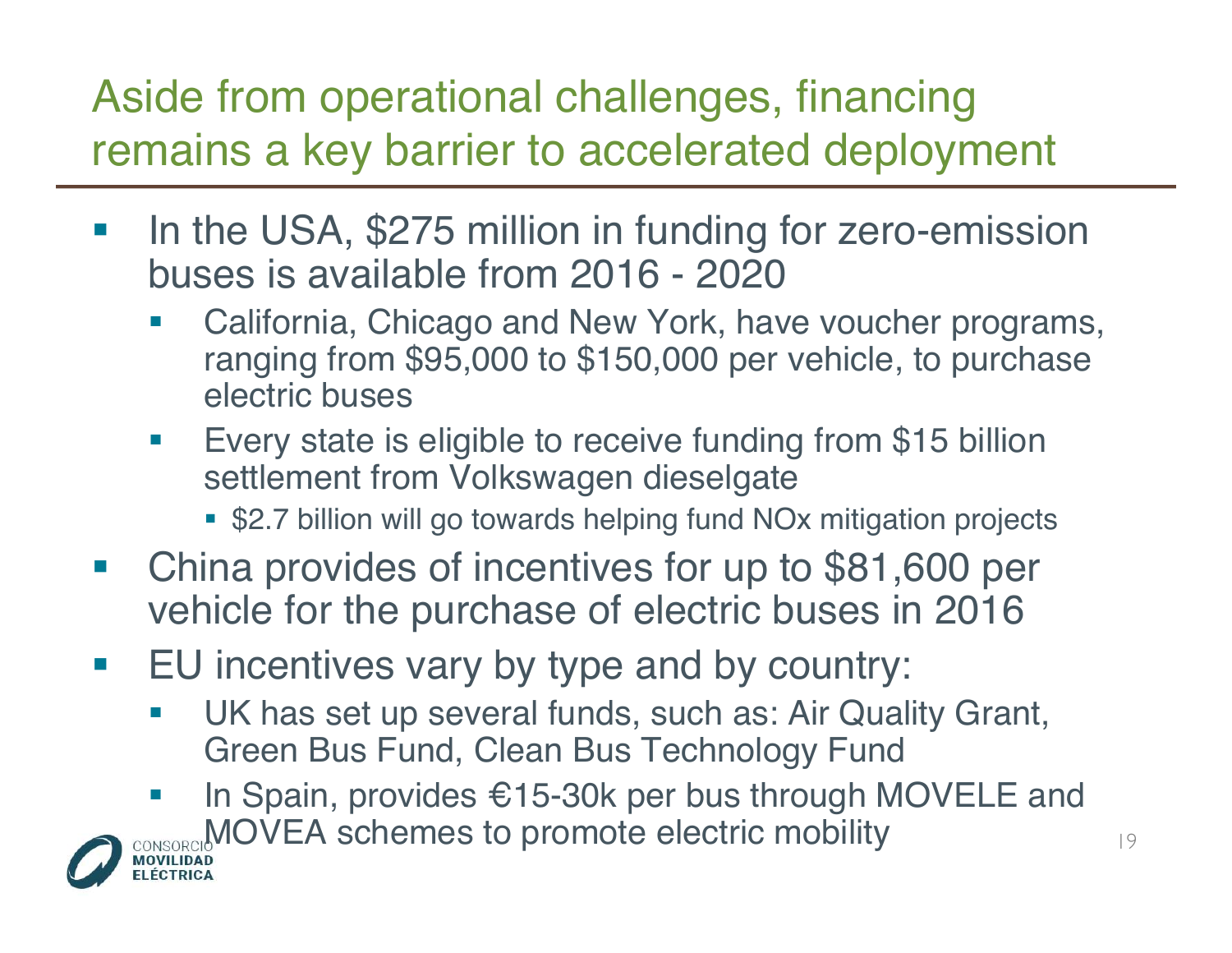

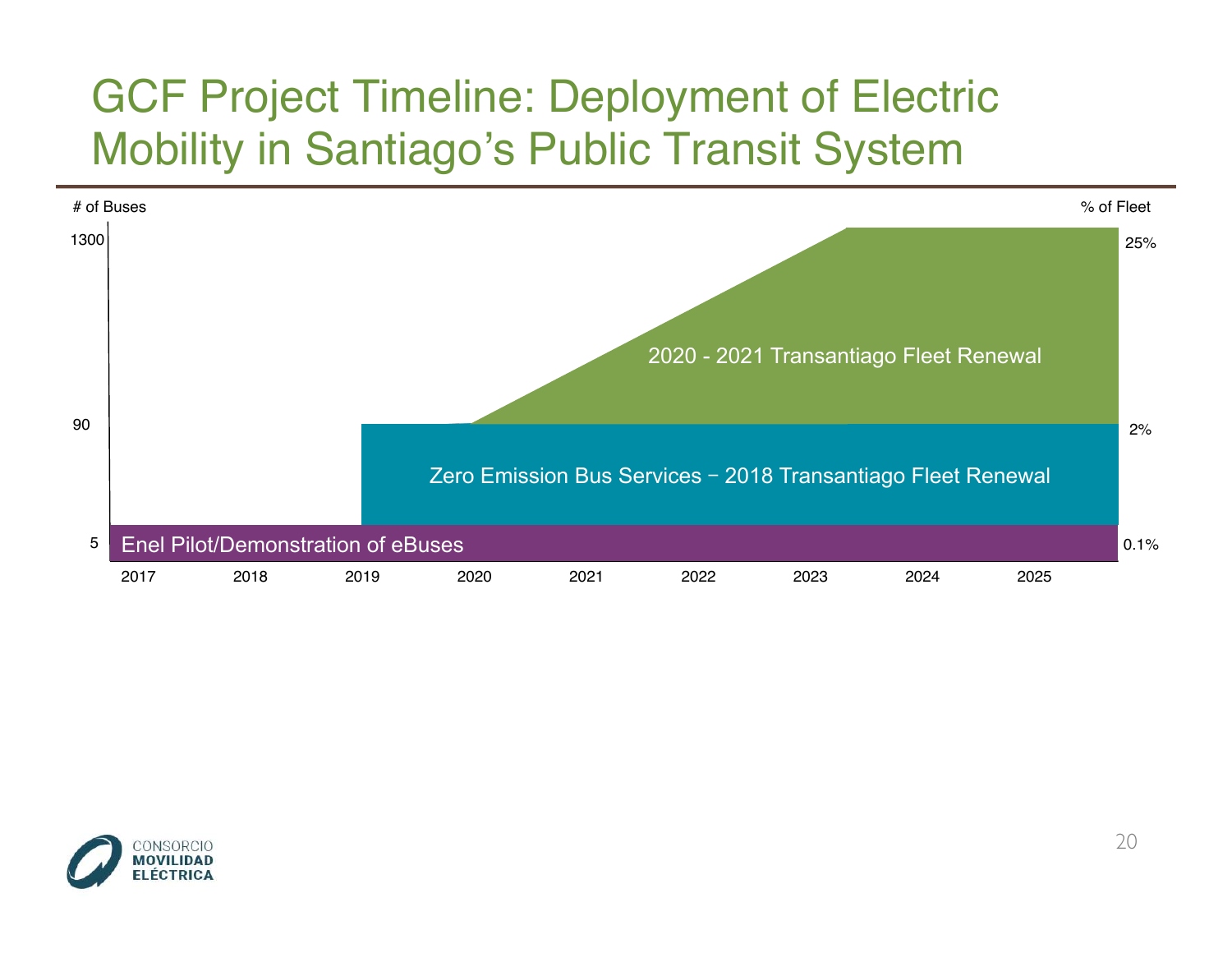

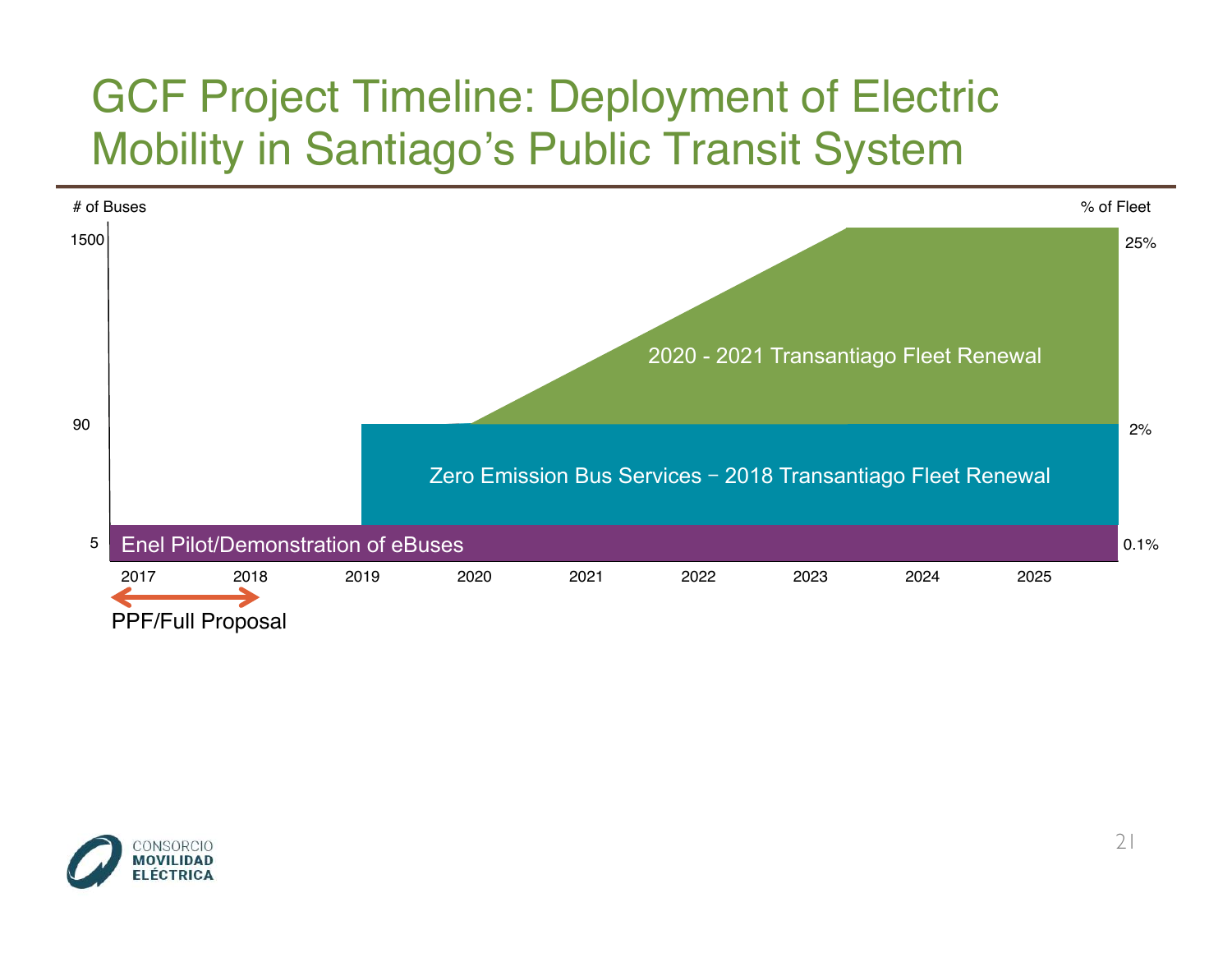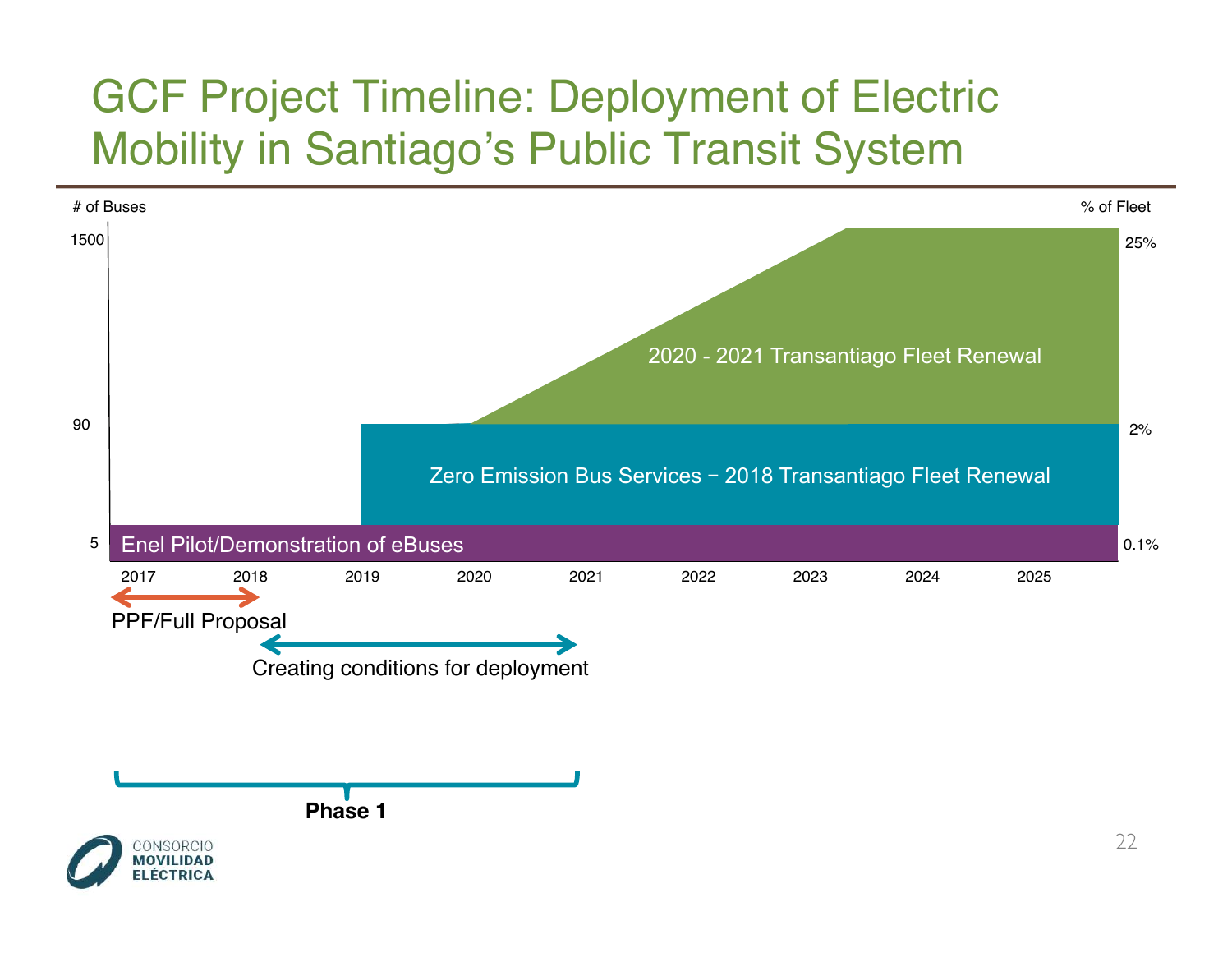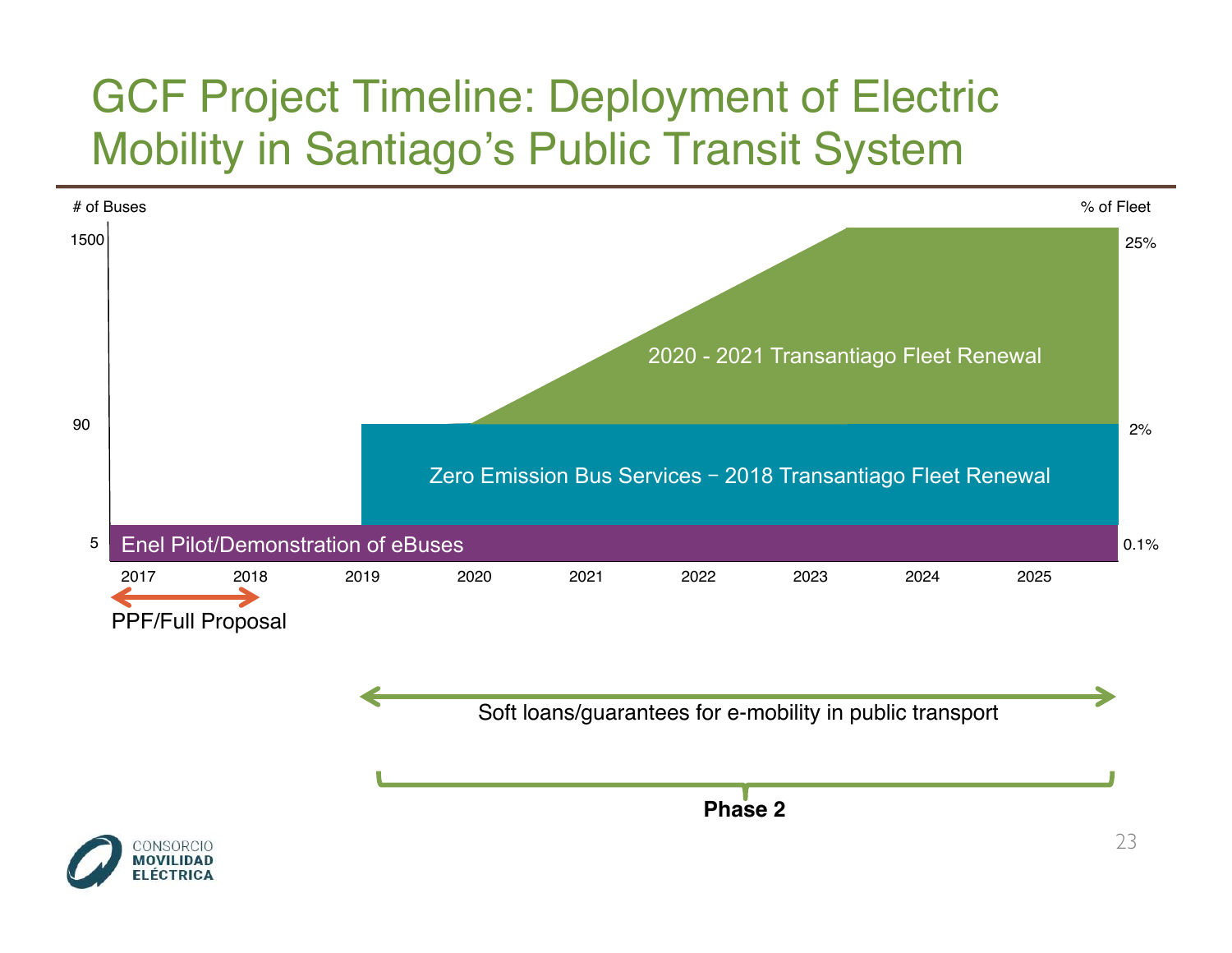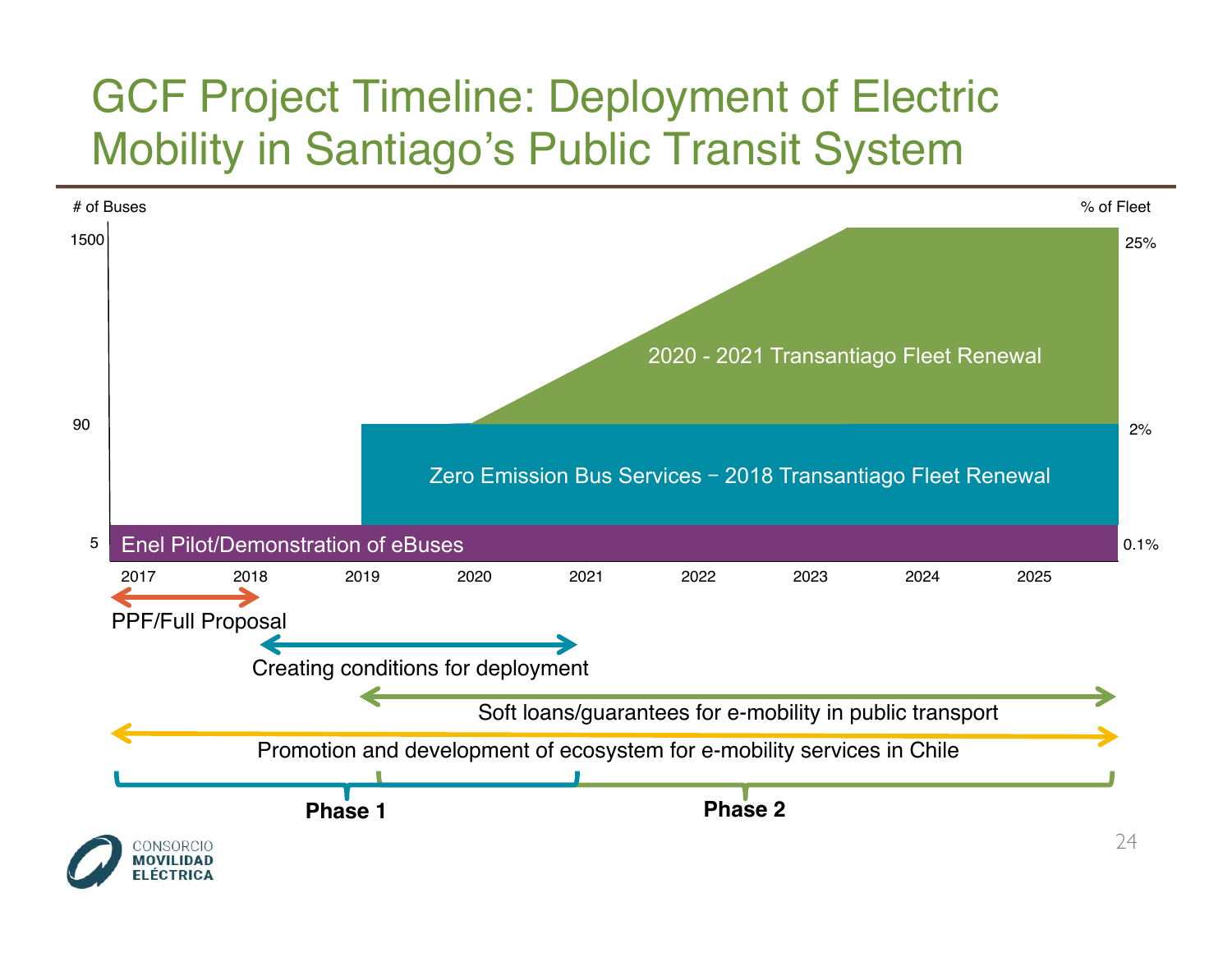# Activities for GCF Project Preparation

| <b>Activity</b>                                         | <b>Description</b>                                                                                                                                                                                                             |
|---------------------------------------------------------|--------------------------------------------------------------------------------------------------------------------------------------------------------------------------------------------------------------------------------|
| Analyze and mitigate barriers for ebus<br>deployment    | Identify and analyze the regulatory, commercial, financial and<br>operational barriers for ebus deployment and activities to<br>mitigate and overcome corresponding risks and barriers.                                        |
| Evaluation of operating conditions for                  | Monitor and evaluate pilot and demonstration projects in order                                                                                                                                                                 |
| ebuses in Santiago                                      | to determine ebus performance under Santiago conditions.                                                                                                                                                                       |
| <b>BEB</b> route planning for ebuses and                | Identifying routes with highest potential for ebuses in the                                                                                                                                                                    |
| charging infrastructure                                 | medium term and the corresponding charging infrastructure.                                                                                                                                                                     |
| <b>Capacity building for Transantiago</b>               | Create capacity building workshops with bus operators and                                                                                                                                                                      |
| operators                                               | service providers for ebuses and charging systems.                                                                                                                                                                             |
| <b>Innovation platform</b>                              | Empowerment of innovation platform created by CORFOs<br>public goods initiative for the creation of an enabling ecosystem<br>for electric mobility in Chile.                                                                   |
| Economic, environmental and social impact<br>assessment | Determine the economic, environmental and social impacts of<br>the deployment of different levels and rates of ebuses in<br>Santiago. This includes assessment as to job creation and<br>gender considerations of the project. |
| Define financial instruments and structure              | Define the financial instruments to be used to provide soft                                                                                                                                                                    |
| for assistance programme                                | financing for the purchase of ebuses by operators.                                                                                                                                                                             |

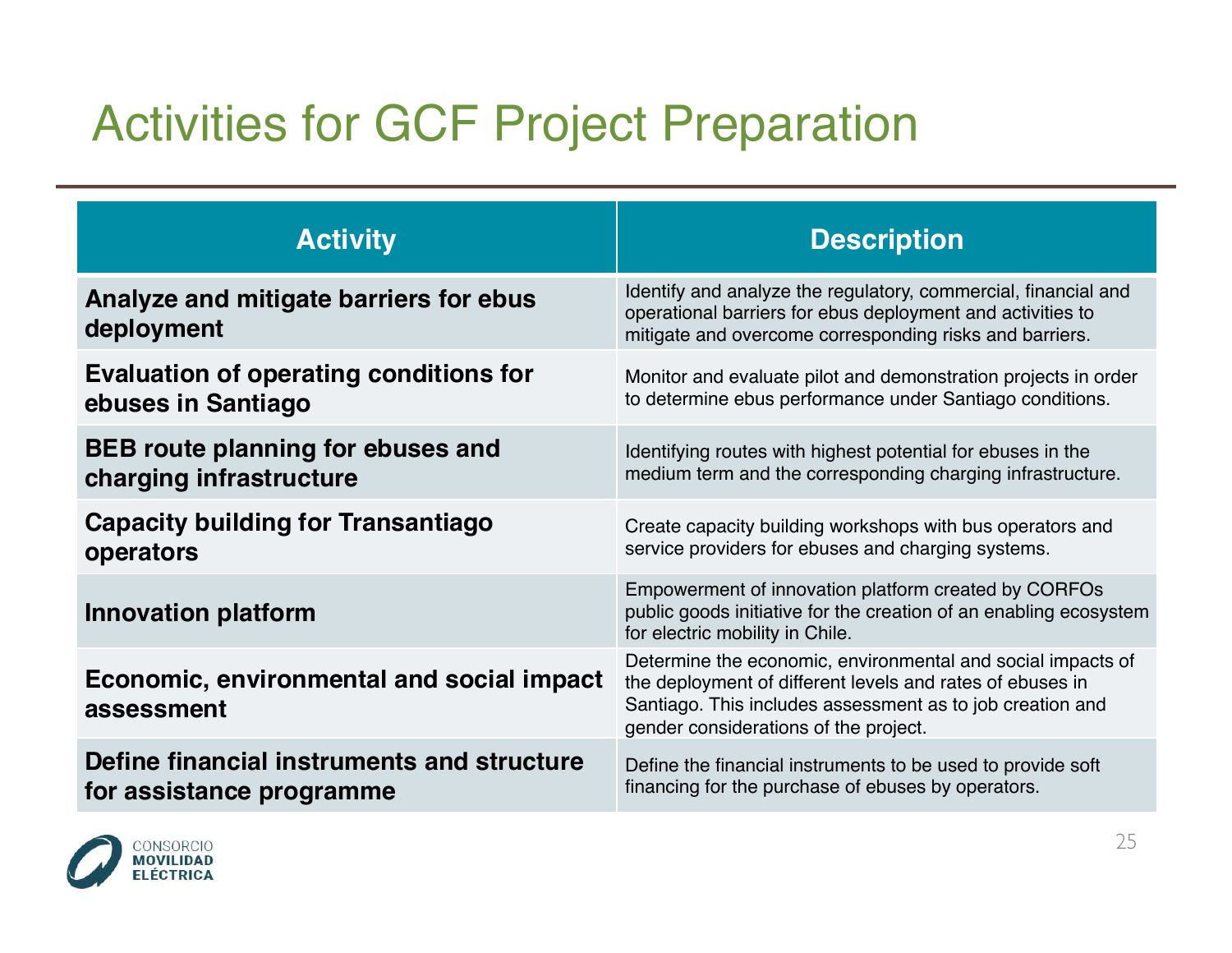# GCF Project Structure: Phased Approach

#### **Phase 1: Enabling Environment for Deployment of Electric Mobility**

#### **Phase 2: Financing for ZEVs for Santiago's Public Transit System**

- Pilot and demonstration projects
- BEB route planning for public transit
- Charging network planning and pilot projects
- Building capacity for transit operators and maintenance providers
- Adapting operator cost structure for electric buses
- Adapting tariff and subsidy structure for electric buses
- Developing market ecosystem for transport service providers
- Breaking commercial and financial barriers for ZEVs in public transit
- Soft, long-term, loans to Transantiago operators to cover incremental cost of buying an ebus



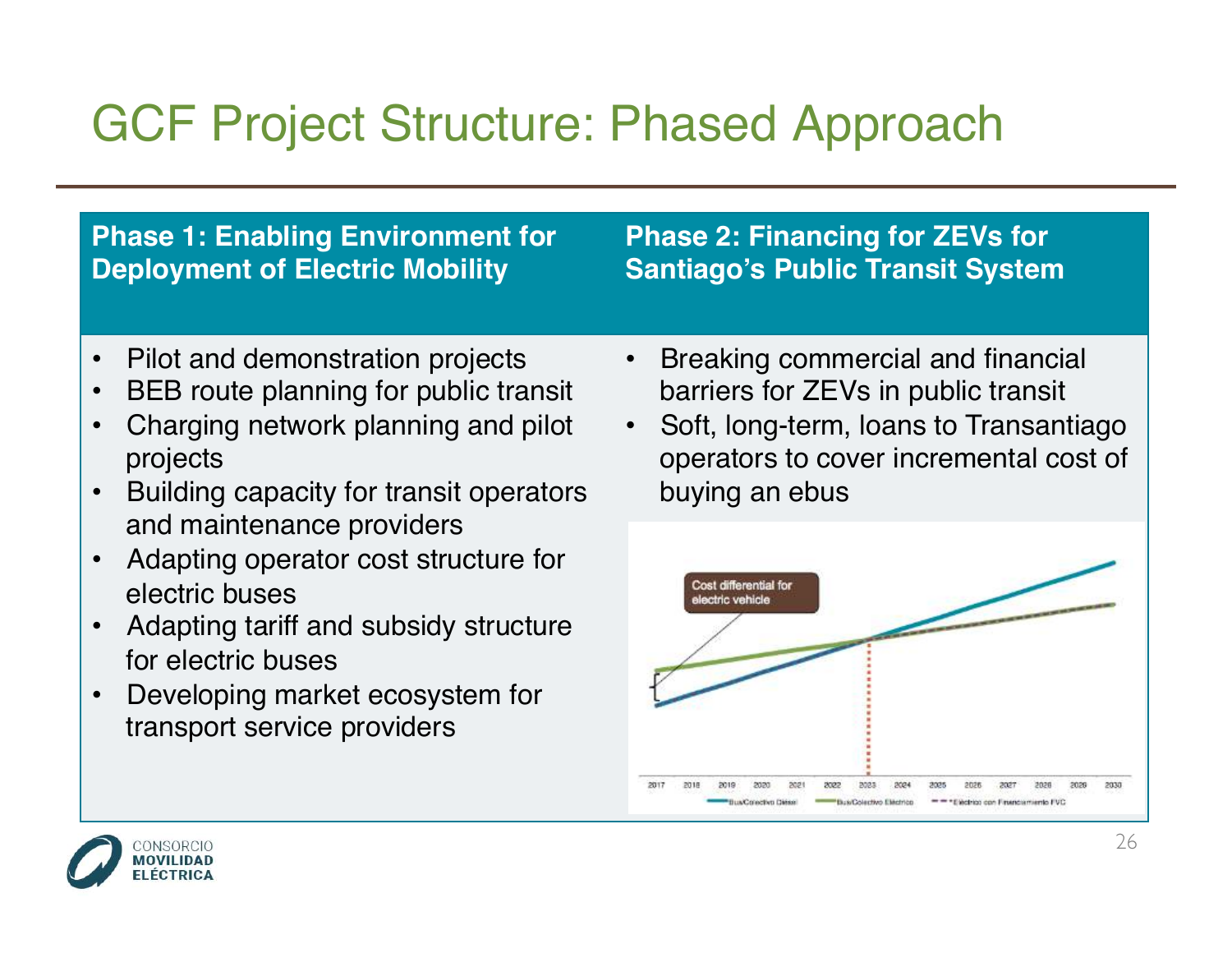# Preparatory Funding for GCF Project

| <b>Agency/Partner</b>                                        | <b>Financing (USD)</b>               | <b>Months</b> |
|--------------------------------------------------------------|--------------------------------------|---------------|
| <b>GCF Preparatory funding</b>                               | \$1.275.000                          | 12-14 months  |
| <b>UN Environment Co-</b><br>Financing                       | \$200.000                            | 12-14 months  |
| <b>CAF Co-Financing</b>                                      | <b>TBC</b>                           | <b>TBC</b>    |
| <b>Private Sector Co-</b><br>Financing (ENEL, VTT,<br>CMMCh) | \$3.100.000 (additional funding TBC) | 24-36 months  |

- Private sector co-financing includes acquisition and testing of different ebus technologies and charging systems
- Further co-financing is to be confirmed, expected to be an additional \$1-1.5 million USD

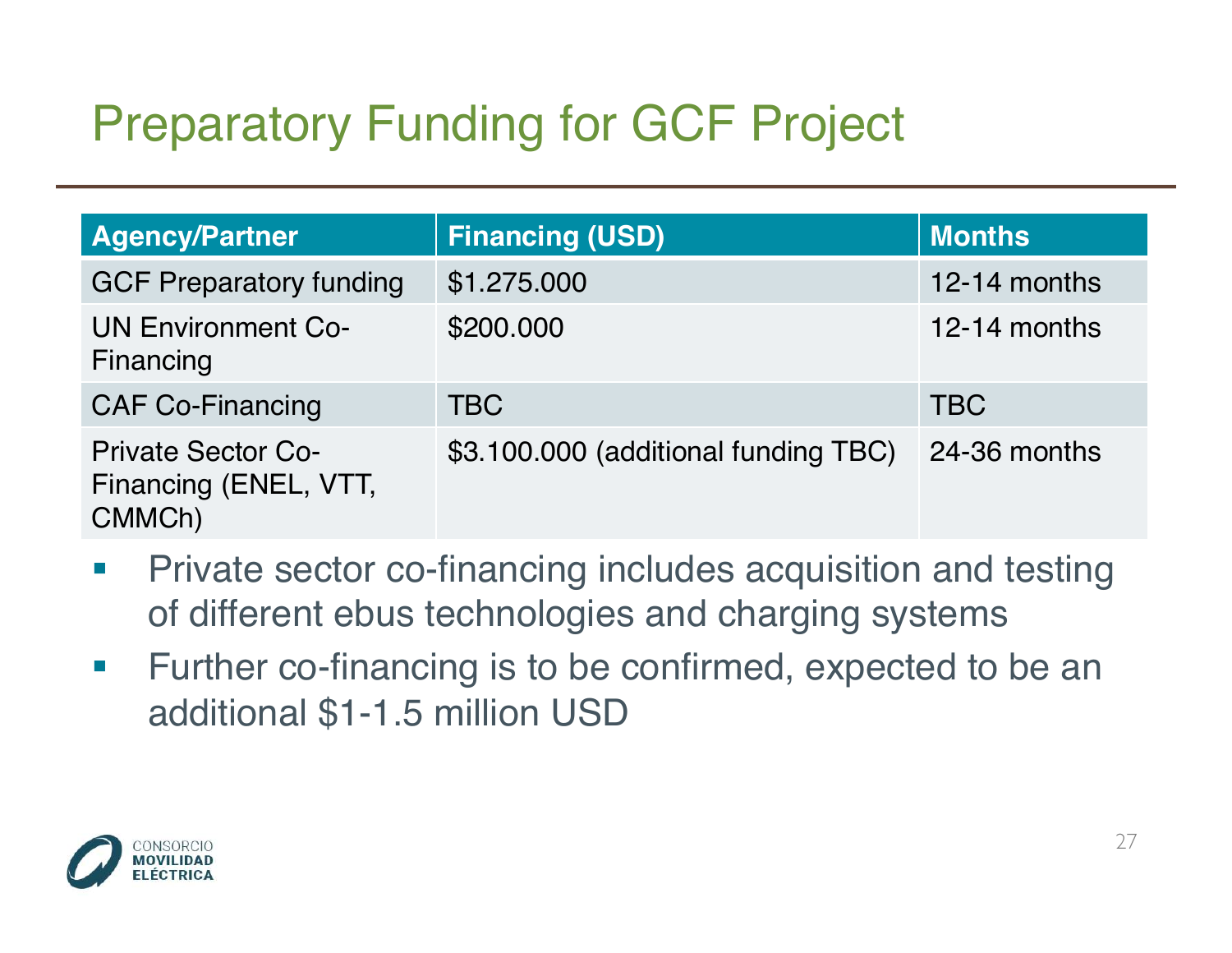#### Institutional Partners, Executing Agencies and Local **Partners**

| <b>Level</b>                            | <b>Partner</b>                                                           |
|-----------------------------------------|--------------------------------------------------------------------------|
| <b>Government Institutions</b>          | Ministry of Transport, Ministry of Energy,<br>Ministry of Finance, CORFO |
| <b>Executing Agencies</b>               | <b>UN Environment and Andean</b><br>Development Corporation (CAF)        |
| <b>Public-Private Partnerships</b>      | Consorcio Tecnológico Movilidad<br>Eléctrica                             |
| <b>Local Technical Agencies</b>         | Centro Mario Molina Chile                                                |
| <b>International Technical Partners</b> | <b>Technical Research Center of Finland</b><br>$(V \mid \; \mid)$        |
| <b>Private sector actors</b>            | SOFOFA, ENEL                                                             |

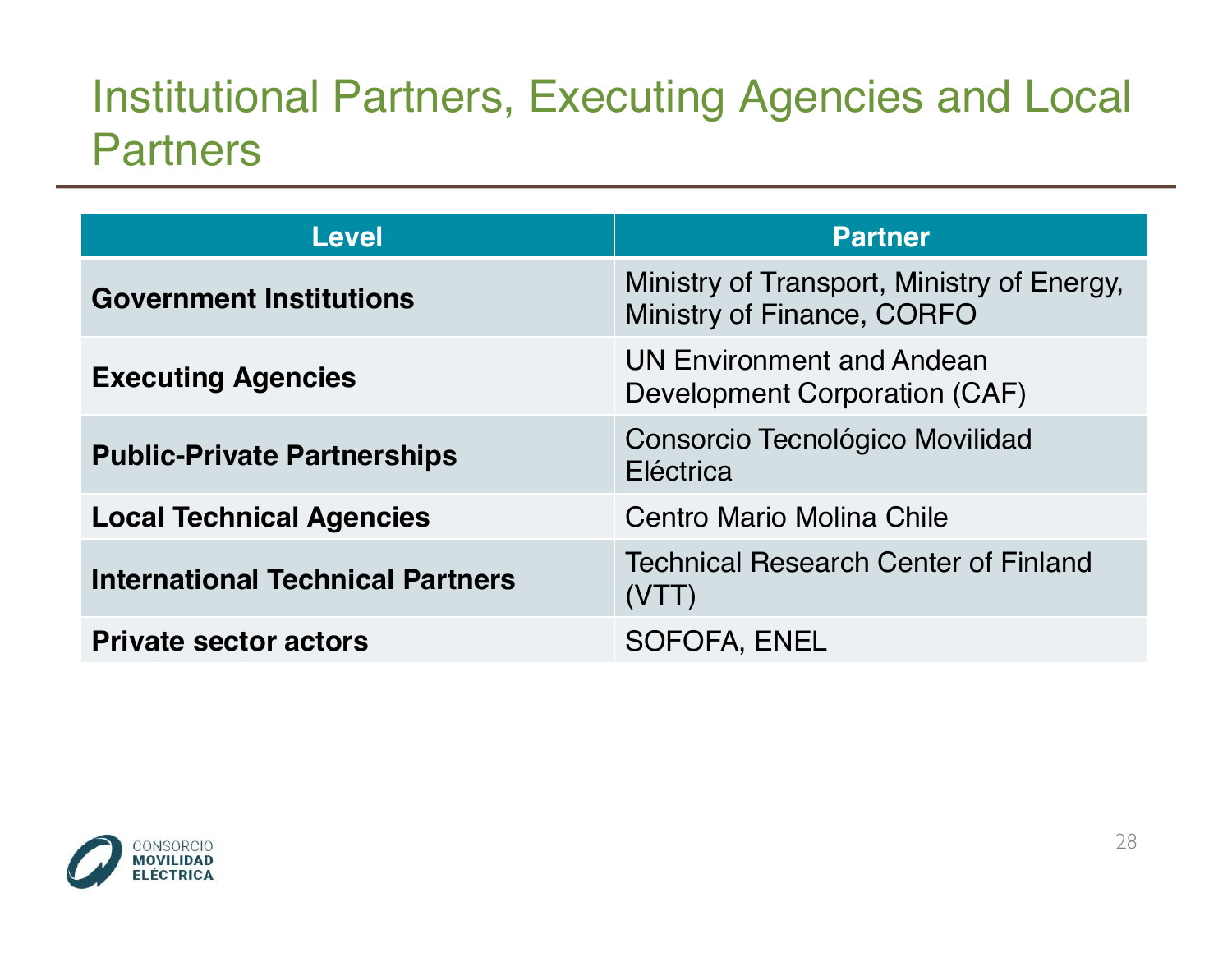### GCF Next Steps: Initial Proposal Approval Process



- PPF Submission End of April 2017
- Letters of No Objection from NDA and other involved parties End of April 2017
- **Timeline for Full Project (Concept Note) submission End of July** CONSORCIO<br>MOVILIDAD